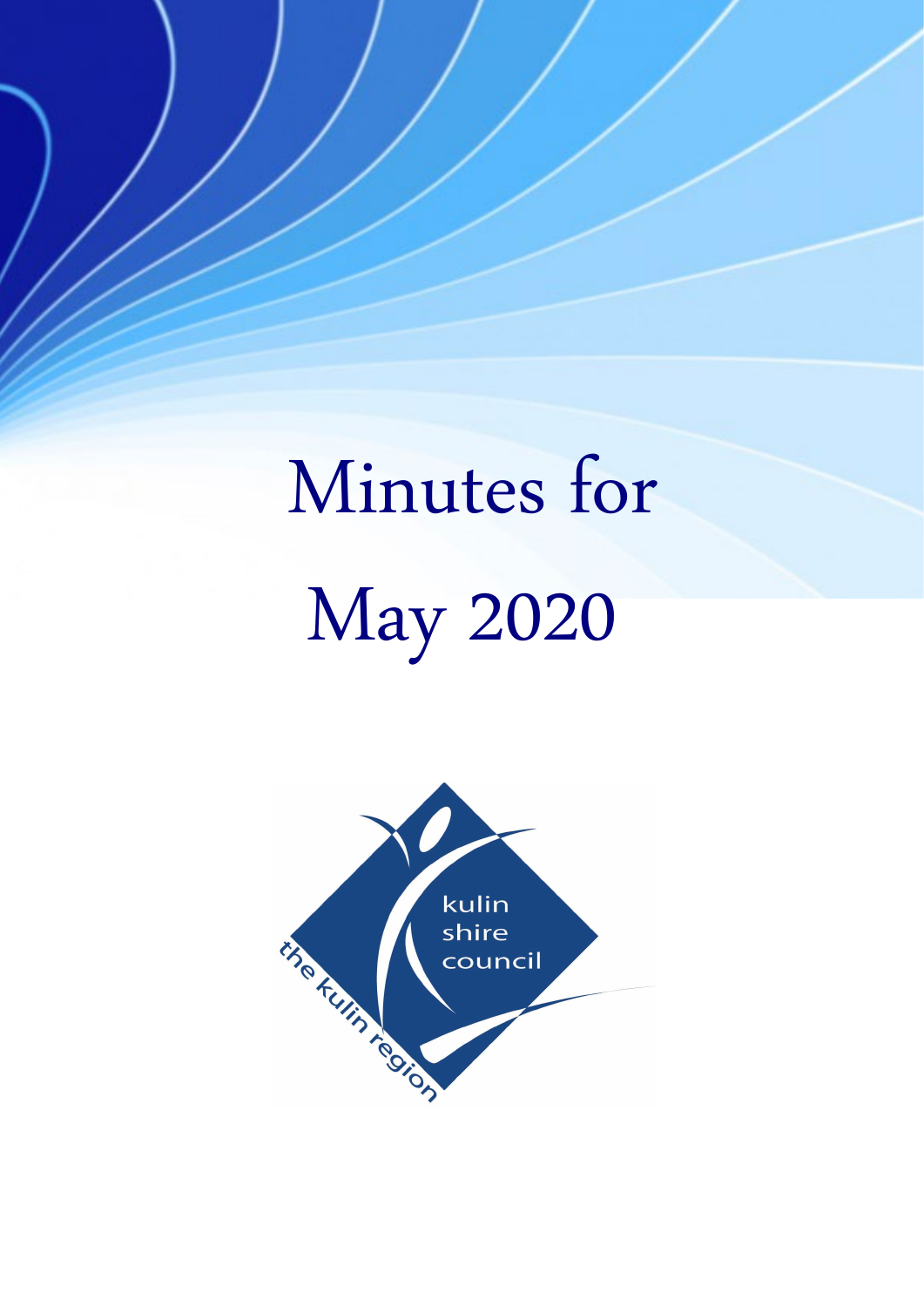# **ORDER OF BUSINESS**

#### **1 DECLARATION OF OPENING / ANNOUNCEMENT OF VISITORS - COUNCIL CHAMBERS**

#### **2 RECORD OF ATTENDANCE / APOLOGIES / LEAVE OF ABSENCE**

#### **3 PUBLIC QUESTION TIME**

# 4. **DECLARATIONS OF INTEREST BY MEMBERS**

- 4.1 Declarations of Financial Interest<br>4.2 Declarations of Proximity Interest
- Declarations of Proximity Interest
- 4.3 Declarations of Impartiality Interest

## **5. APPLICATIONS FOR APPROVED LEAVE OF ABSENCE**

#### **6 CONFIRMATION OF MINUTES OF PREVIOUS MEETINGS**

- 6.1 Shire of Kulin Ordinary Meeting 15 April 2020
- 6.2 Shire of Kulin Annual Electors Meeting 15 April 2020
- 6.3 Audit & Risk Committee Meeting 15 April 2020
- 6.4 LEMC Meetings 8 & 22 April and 6 May 2020

#### **7 MATTERS REQUIRING DECISION**

- 7.1 List of Accounts April 2020
- 7.2 Financial Reports April 2020<br>7.3 Disability Access and Inclusion
- 7.3 Disability Access and Inclusion Plan (DAIP) 2020 2025
- 7.4 Adoption of Fees & Charges 2020 2021
- 7.5 A14 Housing Policy Amendment Adoption<br>7.6 Review of Local Laws
- 7.6 Review of Local Laws<br>7.7 General Repeal Local
- 7.7 General Repeal Local Law 2020

#### **8 COMPLIANCE**

- 8.1 Compliance Reporting General Compliance April 2020
- 8.2 Compliance Reporting Delegations Exercised April 2020
- 8.3 Register of Delegations Review
- 8.4 Review of APOG and Policy Manual
- **9 ELECTED MEMBERS MOTIONS OF WHICH PREVIOUS NOTICE HAS BEEN GIVEN**

#### **10 NOTICES AND ANNOUNCEMENTS BY PRESIDING MEMBER WITHOUT DISSCUSSION**

# **11 NEW BUSINESS OF AN URGENT NATURE INTRODUCED BY DECISION OF MEETING**

- Budget Amendment Consultancy Budget for Funding Submissions
- 11.2 Budget Amendment Private Works 86 Gate Road Reinstatement

#### **12 MATTERS FOR WHICH THE MEETING IS CLOSED TO THE PUBLIC**

- 12.1 Matter affecting a sale contract of a private person under separate cover
- 12.2 Matter affecting a sale contract of a private person under separate cover

#### **13 DATE AND TIME OF NEXT MEETING**

**14 CLOSURE OF MEETING**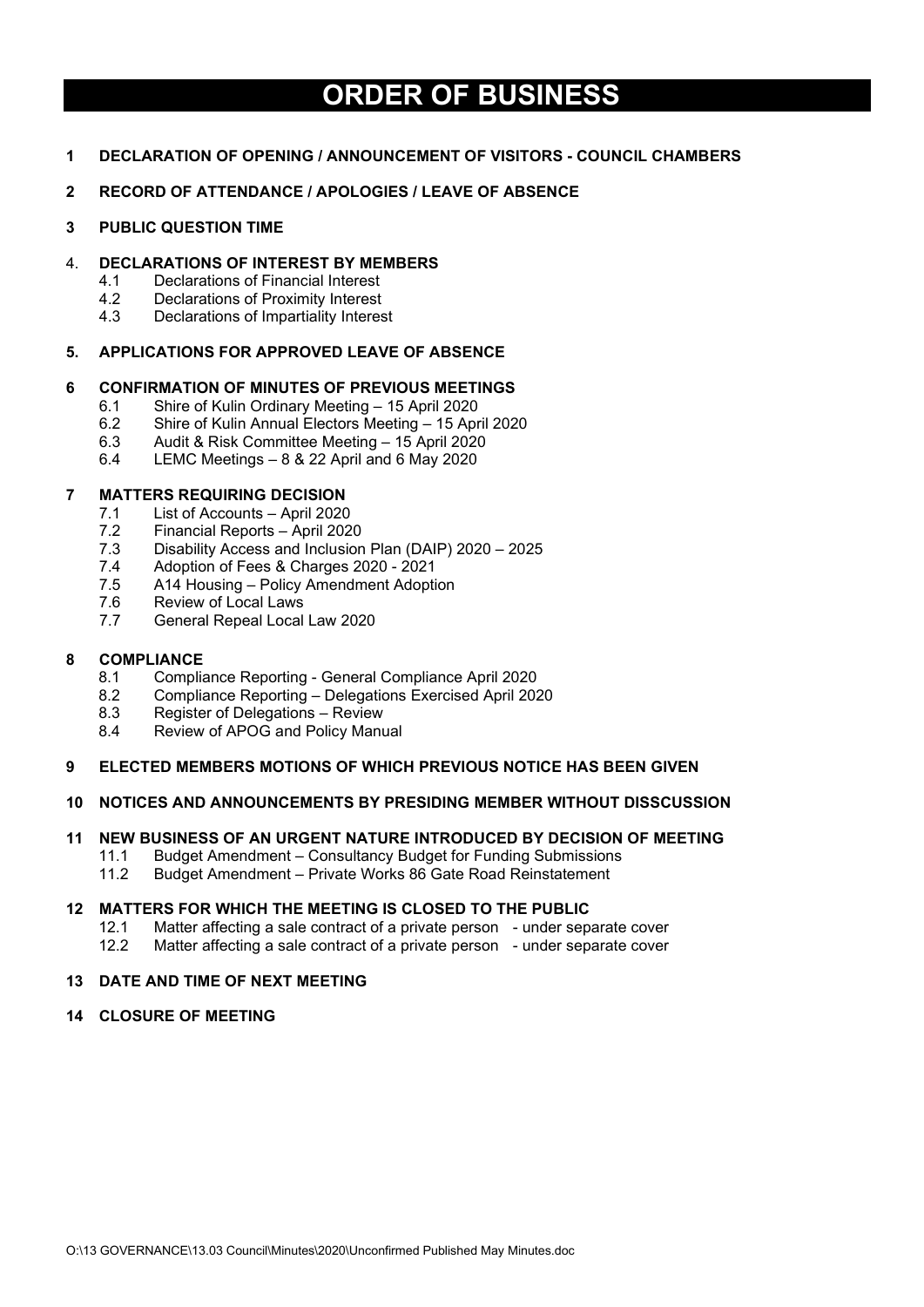# **Minutes of an Ordinary Meeting of Council held in the Council Chambers on Wednesday 20 May 2020 commencing 3:02pm**

## **1. DECLARATION OF OPENING / ANNOUNCEMENT OF VISITORS** The President declared the meeting open at 3:02pm

## **2. RECORD OF ATTENDANCE/APOLOGIES/LEAVE OF ABSENCE**

| Attendance                 |                                |                     |
|----------------------------|--------------------------------|---------------------|
| <b>BD</b> West             | President                      | West Ward           |
| G Robins                   | <b>Deputy President</b>        | <b>Town Ward</b>    |
| R Bowey                    | Councillor                     | <b>Town Ward</b>    |
| L Varone                   | Councillor                     | East Ward           |
| <b>BP</b> Taylor           | Councillor                     | <b>Central Ward</b> |
| <b>B</b> Smoker            | Councillor                     | West Ward           |
| <b>MS</b> Lucchesi         | Councillor                     | <b>Central Ward</b> |
| JK Noble                   | Councillor                     | <b>Town Ward</b>    |
| RD Duckworth (from 3.23pm) | Councillor                     | West Ward           |
| G Yandle                   | <b>Chief Executive Officer</b> |                     |
| C Vandenberg               | Deputy Chief Executive Officer |                     |
| J Hobson                   | Manager of Works               |                     |
|                            |                                |                     |

Apologies

N Thompson Executive Support Officer / Minutes

Leave of Absence Nil

- **3. PUBLIC QUESTION TIME** Nil
- **4. DECLARATIONS OF INTEREST BY MEMBERS** Nil
- **5. APPLICATIONS FOR APPROVED LEAVE OF ABSENCE** Nil

# **6. CONFIRMATION OF MINUTES OF PREVIOUS MEETINGS**

Shire of Kulin Ordinary Meeting – 15 April 2020

#### **01/0520**

**Moved Cr Robins Seconded Cr Noble that the minutes of the Ordinary Council Meeting held on 15 April 2020 be confirmed as a true and correct record.**

**Carried 8/0**

*Note: Audit & Risk Committee Meeting 1 April 2020 – meeting opening times to be corrected.*

Shire of Kulin Annual Electors Meeting – 15 April 2020

**02/0520**

**Moved Cr Smoker Seconded Cr Robins that the minutes of the Annual Electors Meeting held on 15 April 2020 be confirmed as a true and correct record.**

**Carried 8/0**

Shire of Kulin Audit & Risk Committee Meeting – 15 April 2020

#### **03/0520**

**Moved Cr Taylor Seconded Cr Varone that the minutes of the Shire of Kulin Audit & Risk Committee Meeting held on 15 April 2020 be confirmed as a true and correct record.**

**Carried 8/0**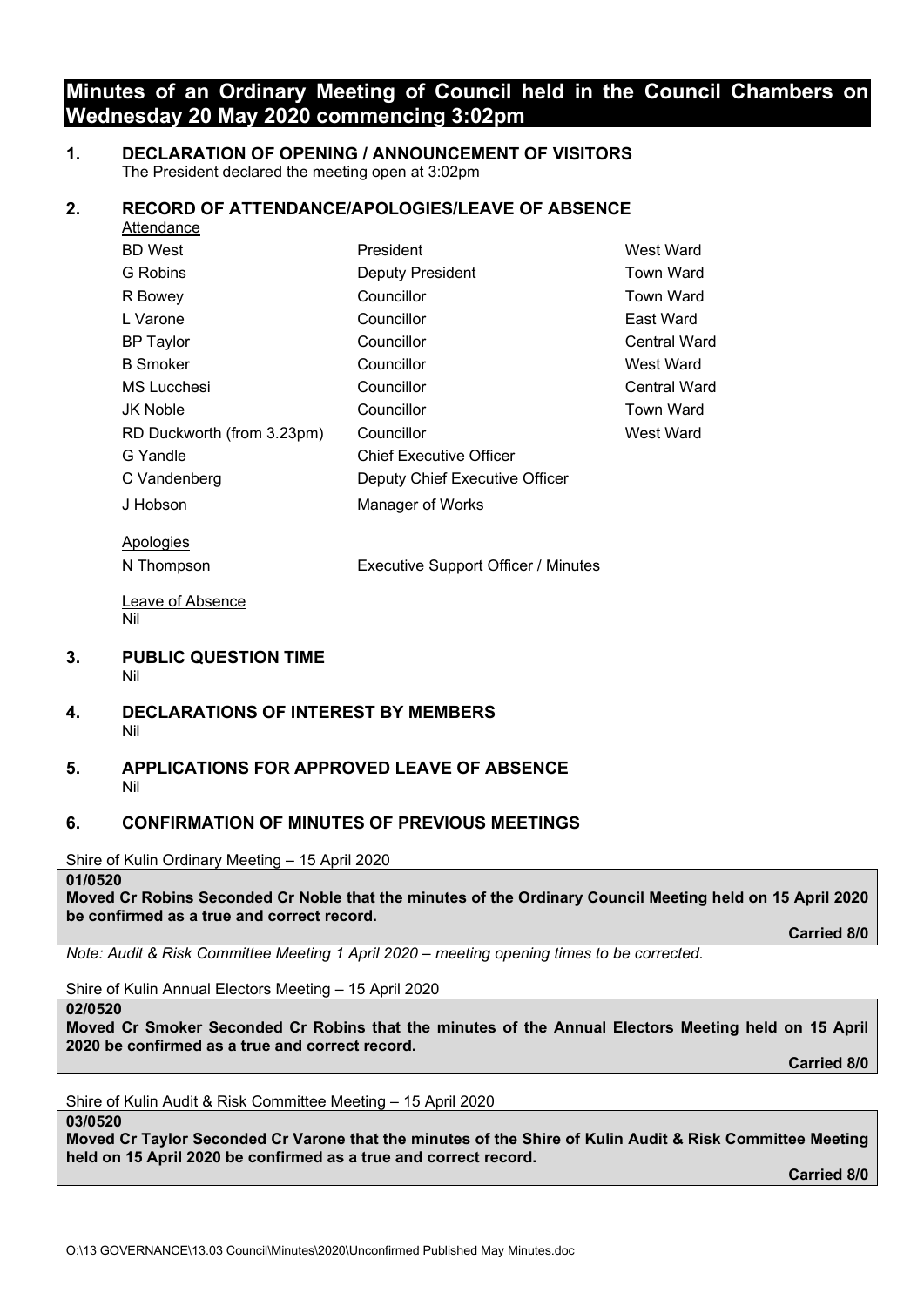#### **04/0520**

**Moved Cr Lucchesi Seconded Cr Noble that the minutes of the LEMC Meetings held on 8 & 22 April and 6 May 2020 be confirmed as a true and correct record.**

**Carried 8/0**

**Cr Duckworth entered the Council Chambers at 3.23pm**

# **7 MATTERS REQUIRING COUNCIL DECISION**

# **7.1 List of Accounts – April 2020**

**RESPONSIBLE OFFICER:** DCEO **FILE REFERENCE:** 12.06<br>**AUTHOR:** DCEO **AUTHOR: STRATEGIC REFERENCE/S:** 12.01 **DISCLOSURE OF INTEREST:** Nil

#### **SUMMARY:**

Attached is the list of accounts paid during the month of April 2020, for Council's consideration.

# **BACKGROUND & COMMENT:**

Nil

#### **FINANCIAL IMPLICATIONS:**

Nil

#### **STATUTORY AND PLANNING IMPLICATIONS:**

Regulation 34 of the Local Government (Financial Management) Regulations 1996 requires local governments to prepare each month a statement of financial activity reporting on the revenue and expenditure of funds for the month in question.

#### **POLICY IMPLICATIONS:**

Nil

**COMMUNITY CONSULTATION:**

Nil

**WORKFORCE IMPLICATIONS:**

Nil

#### **OFFICER'S RECOMMENDATION:**

That April payments being; cheque no's 257 (Trip), 435 - 440 (Trust), 37277 – 37230; EFT no's 16413 – 16494; DD7287.1 – DD7312.15 (Municipal), credit card payments, creditor payments, payroll and other vouchers from the Municipal Fund totalling \$655,089.47 be received.

#### **VOTING REQUIREMENTS:**

Simple majority required.

#### **05/0420**

**Moved Cr Smoker Seconded Cr Varone that April payments being; cheque no's 257 (Trip), 435 - 440 (Trust), 37277 – 37230; EFT no's 16413 – 16494; DD7287.1 – DD7312.15 (Municipal), credit card payments, creditor payments, payroll and other vouchers from the Municipal Fund totalling \$655,089.47 be received.**

**Carried 9/0**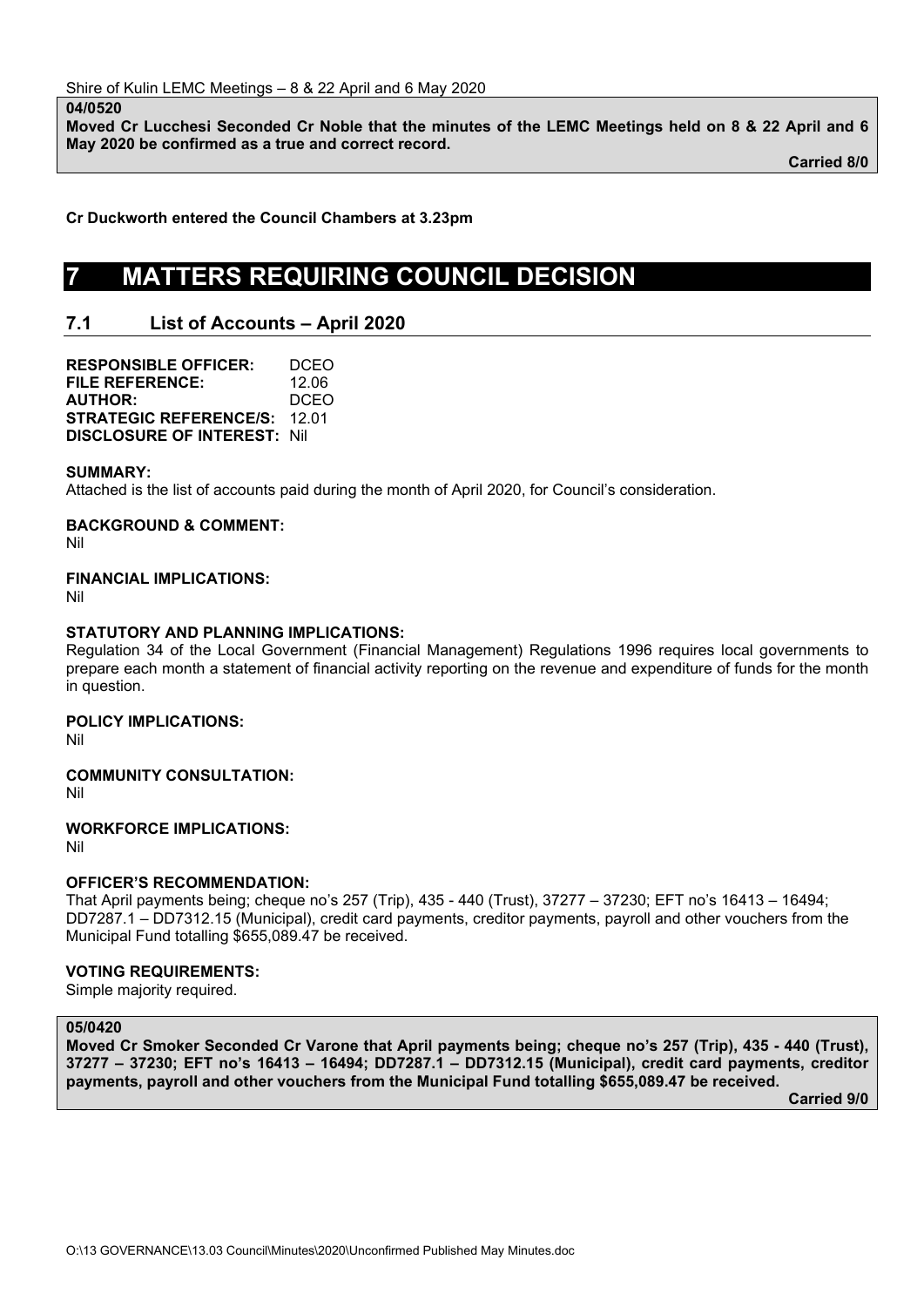# **7.2 Financial Reports – April 2020**

**RESPONSIBLE OFFICER:** DCEO **FILE REFERENCE:** 12.01<br>**AUTHOR:** DCEO **AUTHOR: STRATEGIC REFERENCE/S:** 12.01 **DISCLOSURE OF INTEREST:** Nil

#### **SUMMARY:**

Financial reports for the period ending 30 April 2020 are attached.

#### **BACKGROUND & COMMENT:**

Nil

#### **FINANCIAL IMPLICATIONS:**

Nil

#### **STATUTORY AND PLANNING IMPLICATIONS:**

Regulation 34 of the Local Government (Financial Management) Regulations 1996 requires local governments to prepare each month a statement of financial activity reporting on the revenue and expenditure of funds for the month in question.

#### **POLICY IMPLICATIONS:**

Nil

#### **COMMUNITY CONSULTATION:**

Nil

#### **WORKFORCE IMPLICATIONS:**

Nil

#### **OFFICER'S RECOMMENDATION:**

That Council endorse the monthly financial statements for the period ending 30 April 2020.

#### **VOTING REQUIREMENTS:**

Simple majority required.

#### **06/0520**

**Moved Cr Noble Seconded Cr Smoker that Council endorse the monthly financial statements for the period ending 30 April 2020.**

**Carried 9/0**

## **7.3 Disability Access and Inclusion Plan (DAIP) 2020 - 2025**

**RESPONSIBLE OFFICER: CDO<br>FILE REFERENCE: 02.13** 02.13 Social Welfare<br>CDO **AUTHOR: STRATEGIC REFERENCE/S: DISCLOSURE OF INTEREST:** Nil

#### **SUMMARY:**

Under the *Disability Services Act 1993* it is a requirement that the Shire of Kulin develops and implements a Disability Access and Inclusion Plan (DAIP) that outlines the ways in which it will ensure that people with disability have the same opportunities to access the Shire of Kulin's services, information and facilities.

Other legislation underpinning access and inclusion includes the *Western Australian Equal Opportunity Act 1984* and the Commonwealth *Disability Act 1992 (DDA)*, both of which make discrimination on the basis of a person's disability unlawful.

Shire of Kulin DAIP expired in 2019 and is due for review.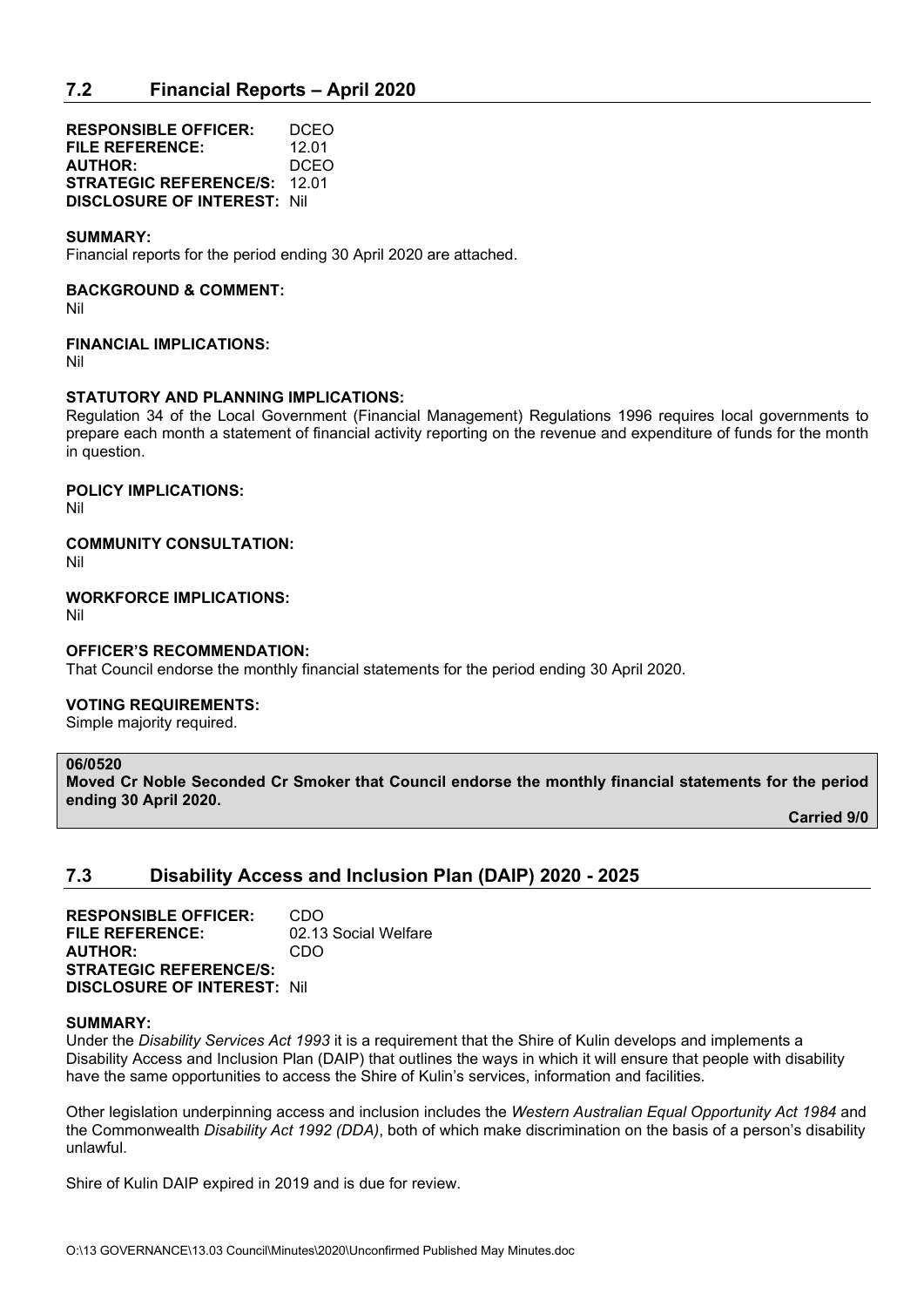#### **BACKGROUND & COMMENT:**

The updated DAIP for 2020 – 2025 has been submitted to Richard Struik, Department of Communities for comment. Below is his response to the document:

*The Shire's DAIP is fully compliant with our interpretation of the Disability Services Act 1993 and the Shire has captured ongoing initiative and strategies in a clear and easy to read fashion.*

*As general comments should the Shire wish to consider any amendments:*

- *The DAIP implementation plan is a Shire operational document; it is not required to be published as part of the DAIP because it is subject to change at any time, whereas the DAIP itself should not be changed without public consultation.*
- *As the Shire, like most Local Governments has a long experience in planning for access and inclusion, the evolution of the DAIP strategies may be to focus on the higher strategies- making sure that inclusion is embedded in the highest organisational plans rather than a subsidiary plan such as the DAIP. The DAIP could then articulate this as its place in the Shire's planning and reporting agenda and be very concise. This can lead to better integration and administrative efficiency and ultimately leads to `normalisation' of access and inclusion without needing a DAIP to drive action.*

#### **FINANCIAL IMPLICATIONS:**

Nil

#### **STATUTORY AND PLANNING IMPLICATIONS:**

Disability Services Act 1993 Western Australian Equal Opportunity Act 1984 Commonwealth Disability Act 1992

**POLICY IMPLICATIONS:**

Nil

# **COMMUNITY CONSULTATION:**

Kulin Home and Community Care Shire of Kulin Staff

**WORKFORCE IMPLICATIONS:** Nil

#### **OFFICER'S RECOMMENDATION:**

That Council endorse the Disability and Inclusion Plan, 2020 - 2025, as presented, and the document be submitted to the Department of Communities for endorsement. DAIP to be published and implemented once endorsement is received.

## **VOTING REQUIREMENTS:**

Simple majority required.

## **07/0520**

**Moved Cr Duckworth Seconded Cr Lucchesi that Council endorse the Disability and Inclusion Plan, 2020 - 2025, as presented, and the document be submitted to the Department of Communities for endorsement. DAIP to be published and implemented once endorsement is received.**

**Carried 9/0**

# **7.4 Adoption of Fees and Charges 2020-2021**

**RESPONSIBLE OFFICER:** DCEO **FILE REFERENCE:** 12.04<br>**AUTHOR:** DCFO **AUTHOR: STRATEGIC REFERENCE/S: DISCLOSURE OF INTEREST:** Nil

#### **SUMMARY:**

A schedule of proposed fees & charges for the 2020/21 financial year is attached to the agenda.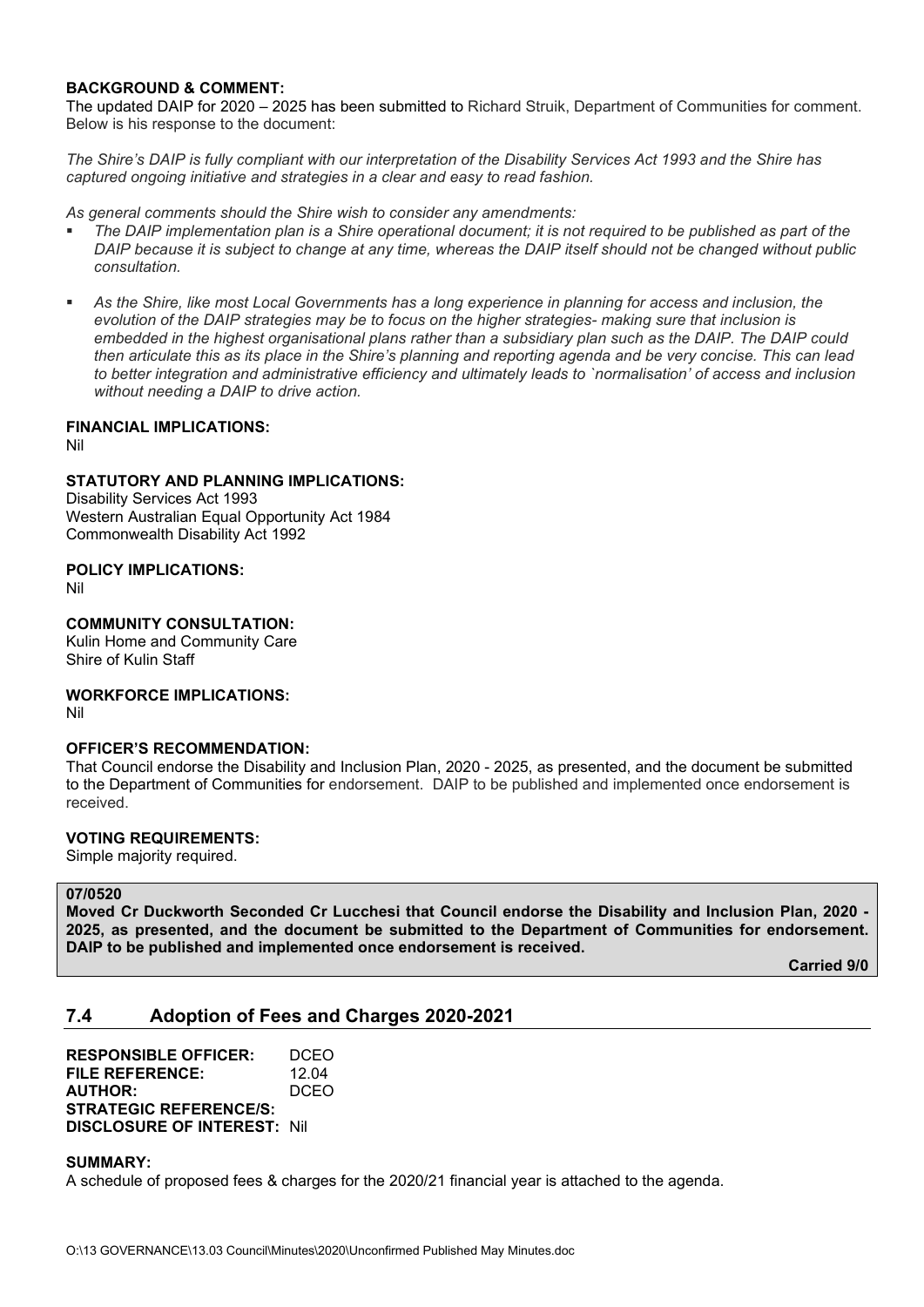#### **BACKGROUND & COMMENT:**

In accordance with Section 6.16 of the *Local Government Act 1995*, a Local Government may impose and recover a fee or charge for any goods or service it provides or proposes to provide. Fees and charges can be imposed or amended during the year, but only by an absolute majority decision of Council.

Explanation of any proposed changes to user fees & charges:

#### **General Purpose**

#### **Rates – Imposition of interest charges**

The Shire of Kulin have imposed interest charges for rates which are paid after the due date or on an instalment plan in accordance with Section 6.51 of the Local Government Act 1995. The Local Government (Financial Management) Regulations 1996 prescribe the maximum rate of interest to be imposed on the late payment of rates and payment of rates by instalment plan as 11% and 5.5% respectively. Historically, the Shire of Kulin have charged the maximum allowable rate of 11% (and 5.5% for instalment payers) however, under Section 6.51 of the Local Government Act 1995, are able to consider an alternative (lower) rate.

Penalty interest and the early payment discount (current year discount is 5%) are the tools the Shire use to incentivise rate payers to pay on time and, in turn, allows staff to manage our cash flow. Cashflow requirements need to be taken in to account if considering to reduce either.

Total revenue for each interest type for this and previous financial year are presented in the table below:

| Interest Type              | 2019/20 | 2018/19 |
|----------------------------|---------|---------|
| Instalment Interest (5.5%) | ,219    | .253    |
| Penalty Interest (11%)     | 5.343   | .411    |

#### Officer suggestion:

That penalty interest remains the same as previous years and for any rate payer who is suffering financial hardship in relation to the Covid-19 pandemic be offered a reduction of interest to 0% provided they enter in to a payment arrangement administered through Centrepay for an amount deemed appropriate by the CEO.

#### **Instalment Administration Charge**

Rate payers who formally choose to pay their rates by either two or four instalments are charged an administration fee of \$7 per instalment. For those paying by two instalments the charge is \$7 and those paying by four instalments are charged \$21. In addition to this, those paying by instalments are also offered a reduced interest rate of 5.5%.

Total revenue received for instalment administrative charges for this and previous financial year are presented in the table below:

| $-0.000$<br>vne<br><br>еs                 | $\sqrt{2}$<br>$\overline{\phantom{a}}$<br>nn.<br>J.<br>— U<br>$\overline{\phantom{a}}$ | 0110<br>∸∽<br>ີ |
|-------------------------------------------|----------------------------------------------------------------------------------------|-----------------|
| 10000000<br>arde<br>.<br>ier<br>UNDI<br>. | ero<br>ხებ                                                                             | 658             |

#### Officer suggestion:

That the existing administration charge remain and for those who prove financial hardship and enter into a payment arrangement administered through Centrepay the charge will not be applicable.

\*Since preparation of this agenda item the government have made amendments to the act for the maximum interest rates which can be imposed. New legislation imposes penalty interest at a maximum allowable rate of 8% and instalment interest charges at 3%.

#### **Ownership enquiry fee**

The Shire of Kulin have previously charged one fee for information required for the settlement of property sales. The information required by settlement agents varies between properties and agents however often they require information on orders and requisitions. To get this information we send a form to our consultant town planner, environmental health officer and consultant building surveyor which is returned to us and forwarded on to the settlement agents. Both consultants then charge us for their time to complete the form. The fee charged in previous years has been \$105 and after some investigation we have discovered that our fee is relatively low compared to other local governments. The following table describes what other local governments charge Landgate for the information:

| Local Government | Rates Info | Orders & Requisitions | Combined |
|------------------|------------|-----------------------|----------|
| Corrigin         | 60         |                       | 135      |
| Wickepin         | 110        | 60                    | 170      |
| Narrogin         | 76.50      | 137.70                | 214.20   |
| Narembeen        | 66         | 66                    | 132      |

O:\13 GOVERNANCE\13.03 Council\Minutes\2020\Unconfirmed Published May Minutes.doc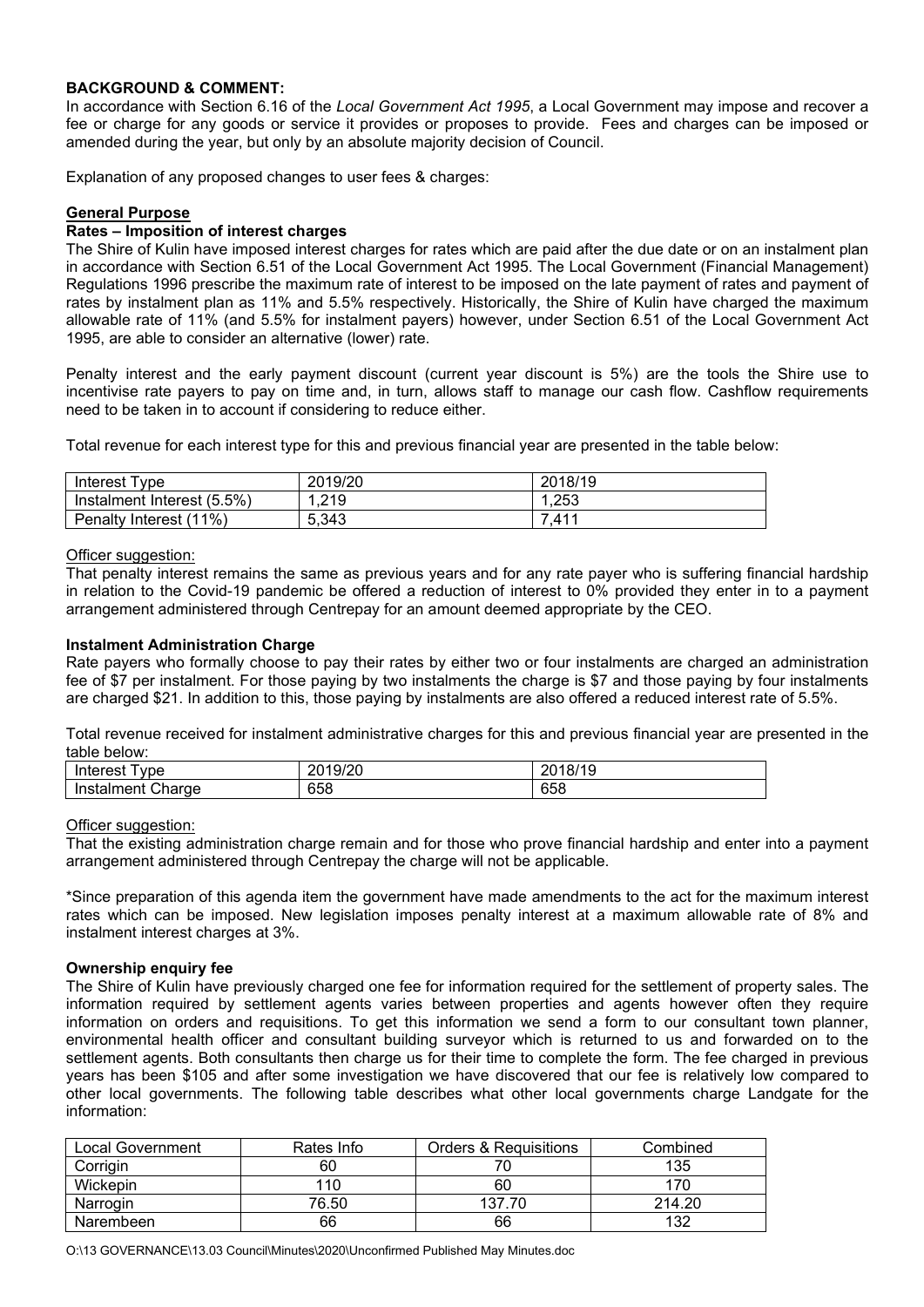#### Officer suggestion:

Based on the cost to provide the information it is proposed that we create the following charges:

| l Rates information   | 65  |
|-----------------------|-----|
| Orders & Requisitions | 75  |
| Combined              | 140 |

#### **Council Minutes & Agendas**

Removed charge as documents available online and can be printed for a charge (CRC Printing).

#### **Sale of history books**

Price remains the same and reflects cost. An additional charge for the new Tin Horse Highway books that the Shire have been selling on behalf of the Kulin Bush Races.

#### **Postage**

Slight increases to reflect an increase in cost.

#### **FOI Requests**

Slight increases to reflect an increase in cost.

#### **Law, Order & Public Safety & Health**

The charges in this schedule are prescribed by informing legislation and are not required to be set by Council. The charges in this schedule are current now however when the legislated charge increases the new fee will be charged.

#### **Housing**

#### **Staff Housing Rent**

It will be difficult for an increase in rates to be imposed if staff wages will not be increased. Wage increases for officer level staff are determined by Fair Work Australia and provided to Councils close to the end of the financial year. If any increase is prescribed a similar rate increase could be added to the cost of rent. The new charge will need to be advertised for four weeks prior to being charged.

#### **Non-Employee Housing Rent**

Proposed rental prices remain the same as 19/20.

#### **Bonds**

Remain the same

#### **Vehicle Contributions**

Staff who drive a vehicle provided by Council pay a contribution to reduce fringe benefits tax liability of Council.

#### **Community Amenities**

#### **Cemeteries**

Slight increase in the charge to dig a grave, all other charges remain the same.

#### **Town Planning**

These charges are set by legislation and not required to be set by Council. Each is referenced to the appropriate legislation.

#### **Refuse**

Avon Waste have an annual 3% increase included in their contract this increase has been passed on to users.

#### **Bendering Tip**

Shire of Corrigin don't set their user fees & charges until July so these cannot be set here.

#### **Recreation and Culture**

#### **Swimming Pool Charges**

Currently the prices are \$4 for an adult, \$2 for a child and \$9 for the slide. The last time these fees were increased was in the 2015/16 financial year when the charges went from \$3.30, \$1.60 and \$8 to the current charge of \$4, \$2 and \$9 respectively. Due to the low value of these fees they're not increased each year as a 3-5% increase is negligible. While the current pandemic might mean it is not appropriate to increase pool charges Council might consider increasing this fee in this or the next financial year.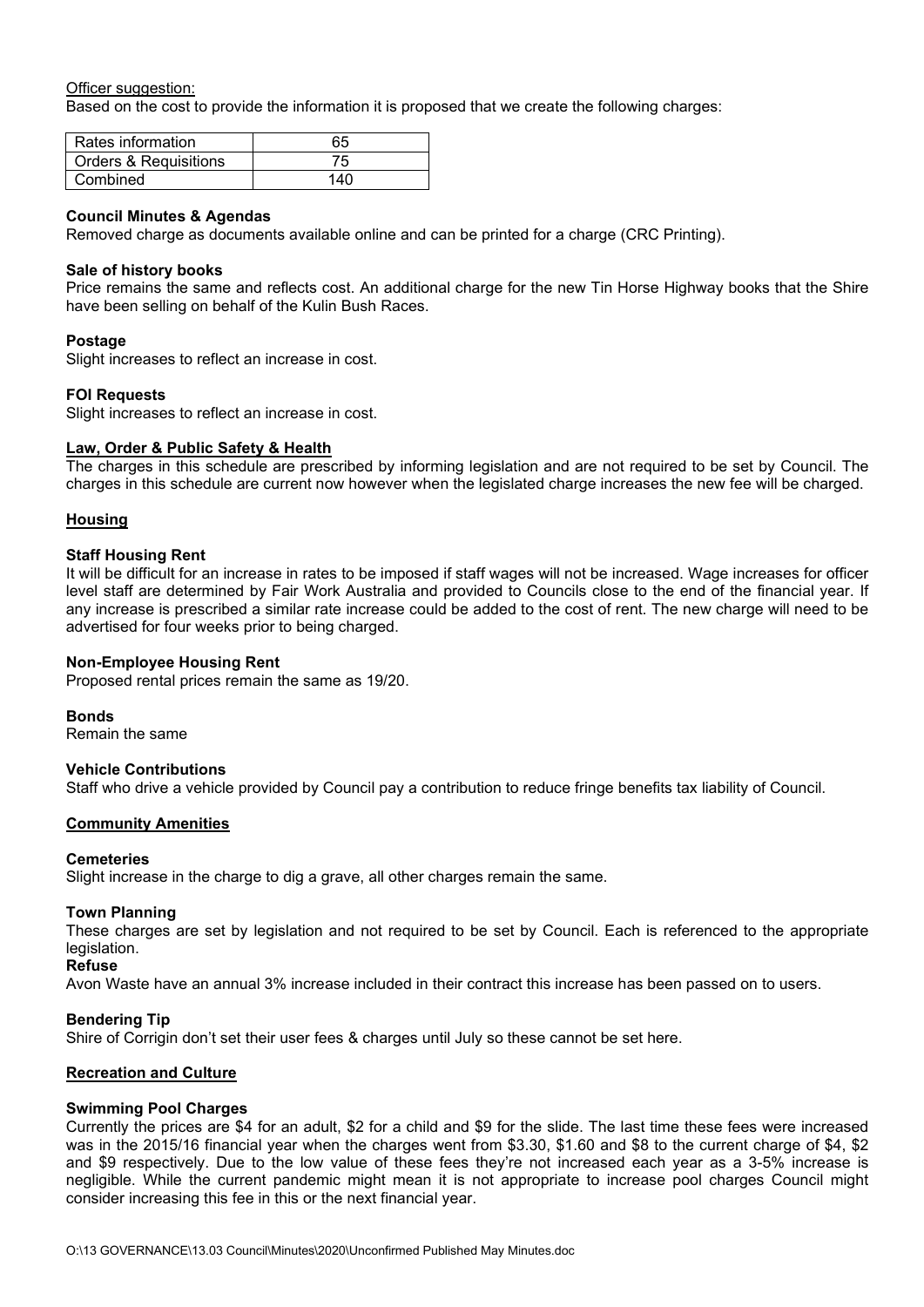#### **Recreation Centre Membership**

These fees were set to increase from \$65 to \$70 in the 2020 calendar year however the membership notices were sent to members with the previous year's membership cost. I've included the cost of \$70 in this year's user fees & charges (for 2021 memberships) however Council may decide to keep it at the currently charged rate of \$65.

#### **FRC Hire Charges**

There is no increase included in the FRC hire charges.

#### **Economic Services**

#### **Standpipe Water**

State Government have advised that all utility costs will remain the same in the coming financial year. Proposed that charges remain at cost.

#### **Fuel Facility**

Actual staff hours, utilities, bank charges and maintenance costs work out to be \$36,000 annually. Based on an annual sales volume of 450,000L we require a minimum margin of \$0.08/L to cover costs. It is proposed that a further \$0.05/L be added to the price of fuel, which based on 450,000L sold amounts to \$22,500, to be transferred to the asset replacement reserve.

#### **Lease of Cropping Land**

This is as per new lease agreement endorsed by Council following advertising process in late 2019.

#### **Caravan Park**

Proposed to leave at the pay what you think scheme and existing cost for non-tourists.

#### **Hostel**

No change in price proposed.

#### **Building**

Charges set by legislation

#### **CRC Printing/Photocopying**

Slight increase to minor charges to cover the increase in cost to Shire. Removal of charges for services which are no longer offered.

## **Works**

#### **Private works**

Slight increases to rates based on the increased hourly plant allocation rates (which have been reviewed to more accurately reflect cost).

Charges which are no longer applicable have been removed and other minor changes have been made relating to rounding.

#### **FINANCIAL IMPLICATIONS:**

The schedule of fees and charges has been reviewed with the view of maintaining revenues at the required level to meet service needs and community expectations.

#### **STATUTORY AND PLANNING IMPLICATIONS:**

Section 6.16 of the Local Government Act 1995

## **POLICY IMPLICATIONS:**

Nil

**COMMUNITY CONSULTATION:**

Advertising period is for a minimum of 4 weeks.

**WORKFORCE IMPLICATIONS:**

Nil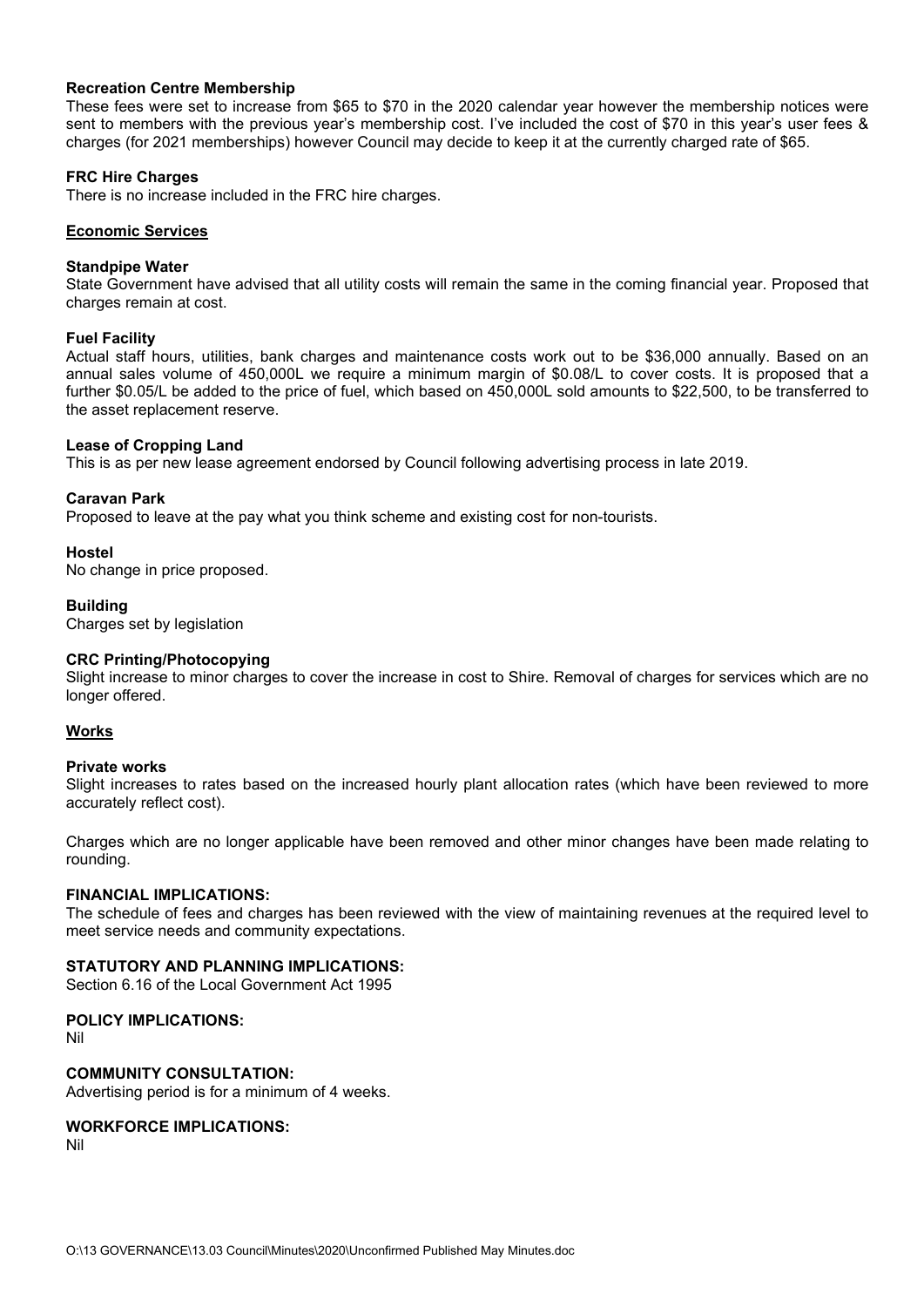#### **OFFICER'S RECOMMENDATION:**

- 1. That Council adopt and incorporate the proposed schedule of fees and charges.
- 2. That the proposed fees and charges take effect 1 July 2020.

#### **VOTING REQUIREMENTS:**

Absolute majority required.

#### **08/0520**

**Moved Cr Duckworth Seconded Cr Varone that:**

- **1. Council adopt and incorporate the proposed schedule of fees and charges with changes to stand pipe charges to be on-charged at the same rate as charged by Water Corporation.**
- **2. The proposed fees and charges take effect 1 July 2020.**

**Carried 9/0**

## **7.5 A14 Housing – Policy Amendment Adoption**

**RESPONSIBLE OFFICER:** CEO<br>**FILE REFERENCE:** 04.04 04.04 Shire of Kulin Policy **AUTHOR:** Cassi-Dee Vandenberg **STRATEGIC REFERENCE/S:** 1.4 SCP, Liveable and Safe Community, 1.4.1b CBP – Staff Housing **DISCLOSURE OF INTEREST:** Nil

#### **SUMMARY:**

In March 2018 Council agreed to increase the housing allowance from \$35 per week to \$70 per week to incentivise those who seek to purchase or rent their own residence. At the time of adoption, the policy was put in place for a two-year period which will expire 30 June 2020. A review needs to be conducted to determine if the additional allowance should continue to be paid and consider if the total payment of \$70 per week is suitable.

#### **BACKGROUND & COMMENT:**

The Shire of Kulin as an open market employer, constantly reviews the benefits and incentives provided to staff, so that it can remain an employer of choice. As part of this constant review, the Shire is aware of the growing imbalance between Shire staff who rent from the Council as opposed to Shire staff who own their own home in the community and the costs they individually incur.

The Council recognises that for every staff member who owns their own home, there are serious financial decisions/impacts to buy and ultimately sell when/if retiring or moving elsewhere to new employment. A decision by the employee to own their home provides a considerable saving to the Shire in relation to the supply of residential housing.

Whilst the Shire of Kulin evidence suggest that longevity of employment is achieved through home ownership (approx. 10 years), there has been a tendency by staff to move away from this option. Additionally, a staff home owner also has ongoing costs of rates, water rates and consumption (currently paid for staff in Shire houses) and maintenance costs, all which widen the financial gap when compared to staff who rent from Council.

Initially the policy was adopted to provide renter with this allowance for a two-year period. There are currently four staff members who are being paid the allowance who do not own their own home but have sought their own residences. It is proposed to make this allowance permanent to all staff who meet the eligibility criteria.

#### **FINANCIAL IMPLICATIONS:**

The cost to provide this allowance in contrast to the cost to provide Council owned housing to employees, including executive level staff in the current financial year (YTD) and 2018/2019 are presented below.

|                  | Housing   | Council Owned/      | Rental         | Net Cost Council |
|------------------|-----------|---------------------|----------------|------------------|
|                  | Allowance | <b>Rented Costs</b> | Reimbursements | Residences       |
| 2018/2019        | 45.360    | 292,000             | 65,000         | 227,000          |
| 2019/2020 (part) | 58.240    | 156,000             | 53,000         | 103.000          |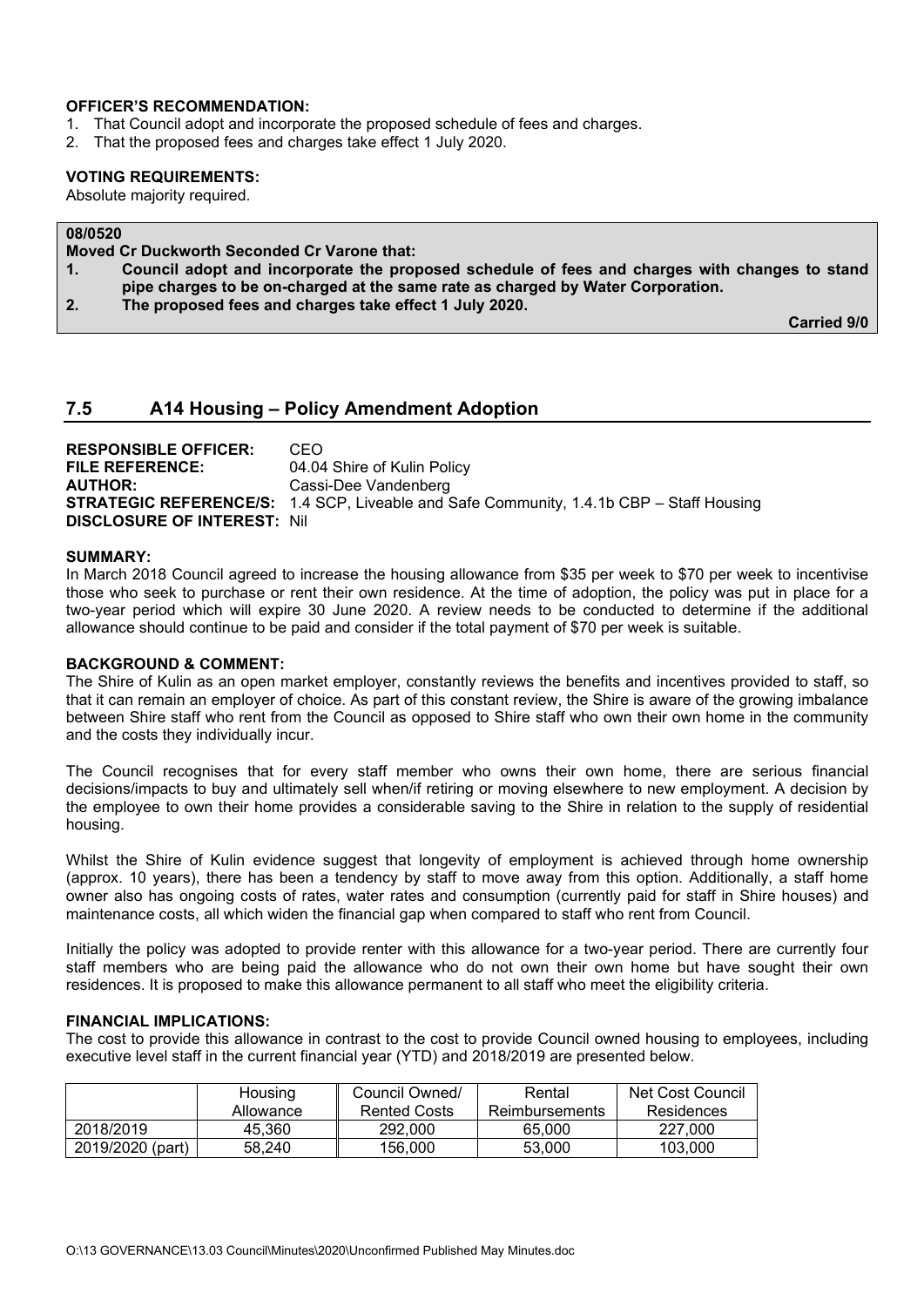Based on the current number of employees who are receiving the allowance the cost to provide the allowance in to the future, at the current and various increased rates, is presented below

| Allowance              | <b>Total Cost</b> |
|------------------------|-------------------|
| \$140 (current rate)   | \$61.880          |
| \$145 (3.6% increase)  | \$64.090          |
| \$150 (7.1% increase)  | \$66,300          |
| \$155 (10.7% increase) | \$68,510          |

#### **STATUTORY AND PLANNING IMPLICATIONS:**

Nil

#### **POLICY IMPLICATIONS:**

If approved, the existing Policy, A14 Housing, will need to be amended.

#### **COMMUNITY CONSULTATION:**

Nil

#### **WORKFORCE IMPLICATIONS:**

A continued increase in the allowance for staff who currently receive the Housing Allowance.

Provided as a Housing Allowance, no additional tax liability is created, therefore the full value of the allowance ends in the employees' pay packet.

#### **OFFICER'S RECOMMENDATION:**

That the Shire of Kulin continue to pay the housing allowance at a rate of \$140 per fortnight to all staff who meet the eligibility criteria and extend the allowance to those who rent indefinitely.

#### **VOTING REQUIREMENTS**:

Simple majority required

#### **09/0520**

**Moved Cr Bowey Seconded Cr Lucchesi that the Shire of Kulin continue to pay the housing allowance at a rate of \$140 per fortnight to all staff who meet the eligibility criteria and extend the allowance to those who rent indefinitely.**

**Carried 9/0**

## **7.6 Review of Local Laws**

| <b>RESPONSIBLE OFFICER:</b>         | ESO   |
|-------------------------------------|-------|
| <b>FILE REFERENCE:</b>              | 19 03 |
| <b>AUTHOR:</b>                      | ESO   |
| <b>STRATEGIC REFERENCE/S: 4.1.2</b> |       |
| <b>DISCLOSURE OF INTEREST: Nill</b> |       |

#### **SUMMARY:**

The Shire of Kulin is due to carry out a review of local laws. Section 3.16 of the *Local Government Act 1995* requires periodic reviews to determine whether or not it considers if a local law should remain unchanged, be repealed or amended.

The Local Government Act 1995 enables Western Australian local governments to make local laws considered necessary for the good government of their districts. Laws can only be made when authorised by the Local Government Act 1995 (the Act) or other written laws, but cannot be inconsistent with any State or federal law.

Other accountability mechanisms affecting local laws are:

- the local community which, under the Act, must be consulted in relation to proposed local laws
- the Minister for Local Government who is responsible for administering the Department of Local Government, Sport and Cultural Industries (DLGSC) which monitors local law making
- the power of the minister to request the Governor to make local laws that repeal or amend local laws or prevent certain local laws being made
- the courts, which can rule on the validity of local laws.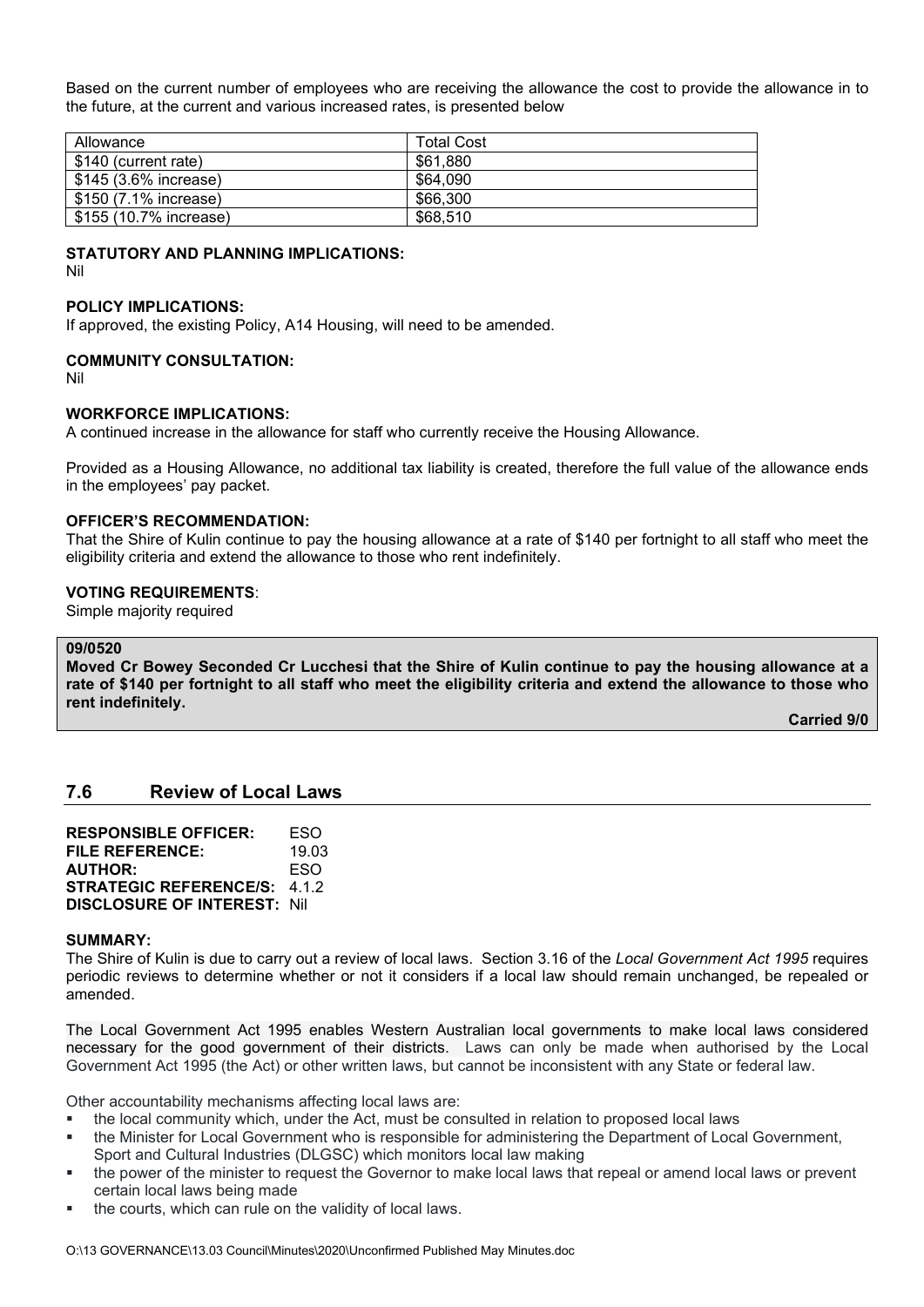## **BACKGROUND & COMMENT:**

The most recent information regarding a review of local laws review was in November 2013 when consultant James Trail commenced the process with Council agreeing to proceed with the review, it appears however that no further action was taken to progress the review process at that time, or since.

It is proposed that the Shire now conduct a review of its local laws with the guidance of Darrell Forrest Advisory Services. Darrell has recently completed an assessment of the Shires local laws and advised that the situation is "a little messy and the way forward somewhat complex and tedious" however he has been appointed in a consultancy capacity to:

- 1. Prepare up to date Repeal Local law
- 2. Prepare the following new Local Laws:
	- (i) Dogs
	- (ii) Cemetery
	- (iii) Standing Orders

The first part of the review has been to establish whether there are local laws that are considered obsolete and can be repealed (no replacement law required). If a local law is deemed to be no longer necessary, has a defunct purpose or has been superseded by other legislation it can be repealed.

*The Local Government Act 1995* Section 3.12 (3) (a) states:

# **3.12. Procedure for making local laws**

- (3) The local government is to
	- (a) give local public notice stating that
		- (i) the local government proposes to make a local law the purpose and effect of which is summarized in the notice; and
		- (ii) a copy of the proposed local law may be inspected or obtained at any place specified in the notice; and
		- (iii) submissions about the proposed local law may be made to the local government before a day to be specified in the notice, being a day that is not less than 6 weeks after the notice is given;

and

- (b) as soon as the notice is given, give a copy of the proposed local law and a copy of the notice to the Minister and, if another Minister administers the Act under which the local law is proposed to be made, to that other Minister; and
- (c) provide a copy of the proposed local law, in accordance with the notice, to any person requesting it.

The Department of Local Government, Sport and Cultural Industries lists 33 local laws for the Shire of Kulin.

| <b>Name</b>                  | <b>Date</b> | Page        | <b>Action</b>                        |
|------------------------------|-------------|-------------|--------------------------------------|
|                              | (Gazetted)  | (Gazette)   |                                      |
| Animals, Environment and     | 25-01-2017  | $961 - 979$ |                                      |
| Nuisance Local Law 2016      |             |             |                                      |
| Health Local Law 2016        | 25-01-2017  | $926 - 960$ |                                      |
| <b>Health Local Laws</b>     | 29-09-1998  | 5378/80     | Repealed by Health Local Law 2016    |
| Pest Plants                  | 30-07-1982  | 3005/6      | <b>General Repeal Local Law 2020</b> |
| Hall                         | 17-11-1978  | 4318        | <b>General Repeal Local Law 2020</b> |
| Reserve (17191) Control &    | 17-11-1978  | 4319        |                                      |
| Management of Kulin          |             |             |                                      |
| Swimming Pool                | 17-11-1978  | 4319        |                                      |
| Cemeteries Kulin & Dudinin   | 15-07-1977  | 2258/59     | New law required                     |
| Dogs Control of              | 19-02-1976  | 505/6       | New law required                     |
| Swimming Pool Control &      | 06-12-1974  | 5269        |                                      |
| Management of                |             |             |                                      |
| Cemeteries Kulin & Dudinin - | 21-12-1973  | 4700        |                                      |
| <b>Metric Conversion</b>     |             |             |                                      |
| Sports Pavilion Control &    | 09-11-1973  | 4200        |                                      |
| Management of                |             |             |                                      |
| Hall                         | 05-02-1971  | 372         | <b>General Repeal Local Law 2020</b> |

O:\13 GOVERNANCE\13.03 Council\Minutes\2020\Unconfirmed Published May Minutes.doc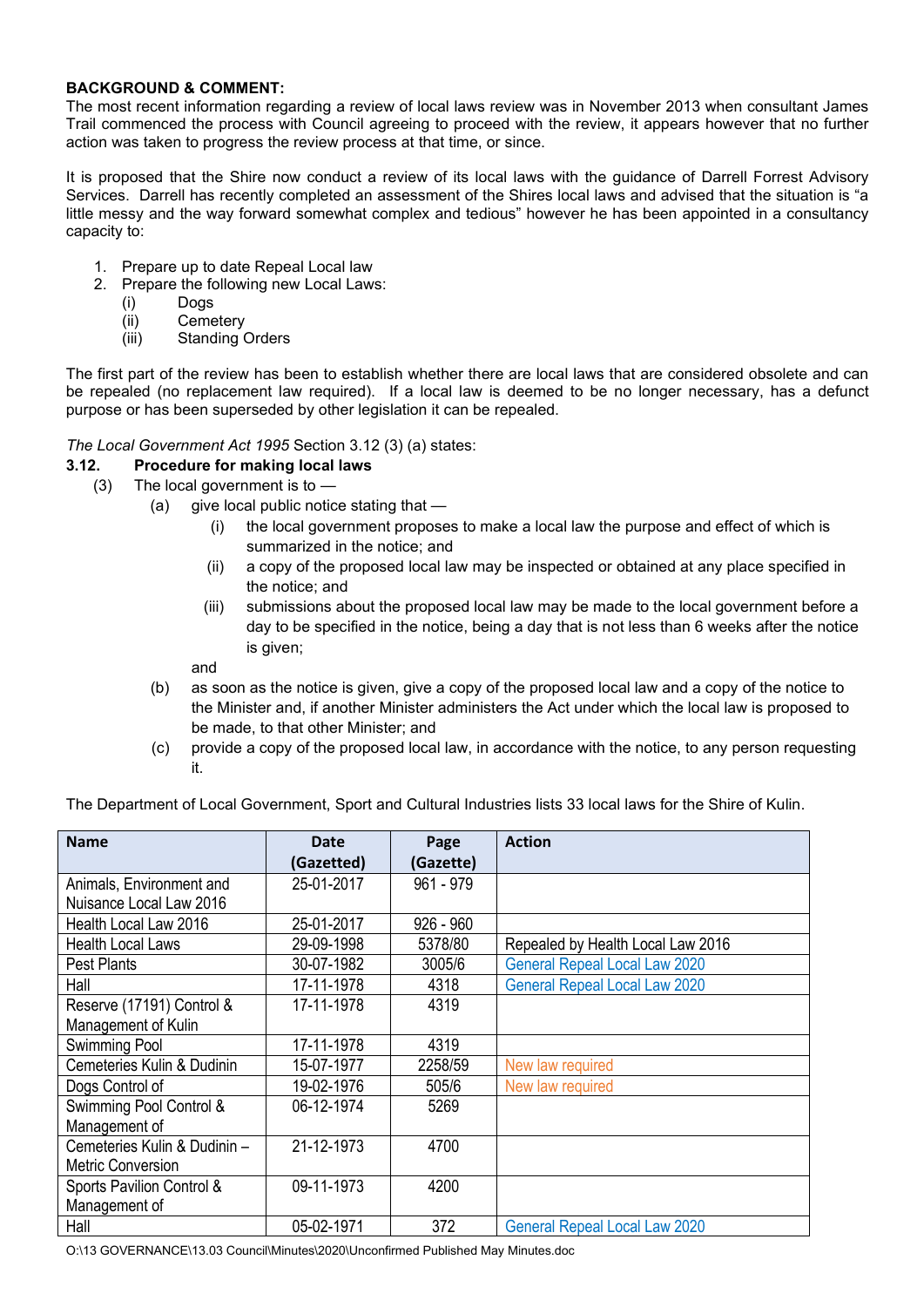| Sick Leave                     | 27-08-1969 | 2478    | <b>General Repeal Local Law 2020</b>         |
|--------------------------------|------------|---------|----------------------------------------------|
| Swimming Pool Control of       | 17-12-1968 | 3874/5  |                                              |
| Kulin Memorial                 |            |         |                                              |
| Refuse, Rubbish Removal of     | 07-12-1967 | 3367    | <b>General Repeal Local Law 2020</b>         |
| Reserve & Equipment thereon    | 09-08-1967 | 1990/1  |                                              |
| - (Res 17191) Control of       |            |         |                                              |
| Swimming Pool War Memorial     | 16-12-1965 | 4176/9  |                                              |
| Petrol Pumps - Draft Model     | 29-05-1963 | 1440    | <b>General Repeal Local Law 2020</b>         |
| Meeting Day                    | 12-11-1954 | 1913    | <b>General Repeal Local Law 2020</b>         |
| Long Service Leave             | 21-04-1950 | 910/1   | <b>General Repeal Local Law 2020</b>         |
| Meeting Day                    | 03-02-1950 | 211/2   | <b>General Repeal Local Law 2020</b>         |
| <b>Halls</b>                   | 03-02-1950 | 212     | <b>General Repeal Local Law 2020</b>         |
| Water Supply of                | 02-03-1945 | 256     | <b>General Repeal Local Law 2020</b>         |
| Hall Charges, Meeting Day      | 22-08-1941 | 1181    | <b>General Repeal Local Law 2020</b>         |
| Hall Charges, Meeting Day      | 07-03-1941 | 311     | <b>General Repeal Local Law 2020</b>         |
| Hall Charges                   | 15-01-1937 | 52      | <b>General Repeal Local Law 2020</b>         |
| <b>Hawkers</b>                 | 16-08-1935 | 1577    | <b>General Repeal Local Law 2020</b>         |
| Reserves                       | 24-04-1931 | 1118/9  |                                              |
| Hall Charges                   | 12-09-1930 | 2119    | <b>General Repeal Local Law 2020</b>         |
| Dogs                           | 21-01-1930 | 164     | Repealed by Dogs Control of 19-02-1976       |
| <b>Buildings &amp; General</b> | 13-07-1928 | 1656/64 | <b>General Repeal Local Law 2020</b>         |
| Petrol Pumps - Draft Model     | 17-08-1906 | 2233    | Data error - changed to repealed April 2020  |
| By law No. 10                  |            |         | (Steven Elliott, Senior Legislation Officer, |
|                                |            |         | DLGSC)                                       |

#### **FINANCIAL IMPLICATIONS:**

Darrell Forrest Advisory Services \$2600 Allocation required in 2020/21 budget for Gazettal and Advertising costs associated with review

#### **STATUTORY AND PLANNING IMPLICATIONS:**

*Local Government Act 1995* Section 3.16

#### **POLICY IMPLICATIONS:**

Nil

#### **COMMUNITY CONSULTATION:**

Local public notice required to advertise Councils intention to review its local laws. Once the review is advertised the community is invited to access the information and make comments or a submission. See attached notice.

## **WORKFORCE IMPLICATIONS:**

Nil

#### **OFFICER'S RECOMMENDATION:**

That Council proceed with the review of the current local laws as per the Department of Local Government, Sport & Cultural Industries Local Law Register in accordance with Section 3.16 of the Local Government Act 1995.

#### **VOTING REQUIREMENTS:**

Simple majority required.

#### **10/0520**

**Moved Cr Noble Seconded Cr Bowey that Council proceed with the review of the current local laws as per the Department of Local Government, Sport & Cultural Industries Local Law Register in accordance with Section 3.16 of the Local Government Act 1995.**

**Carried 9/0**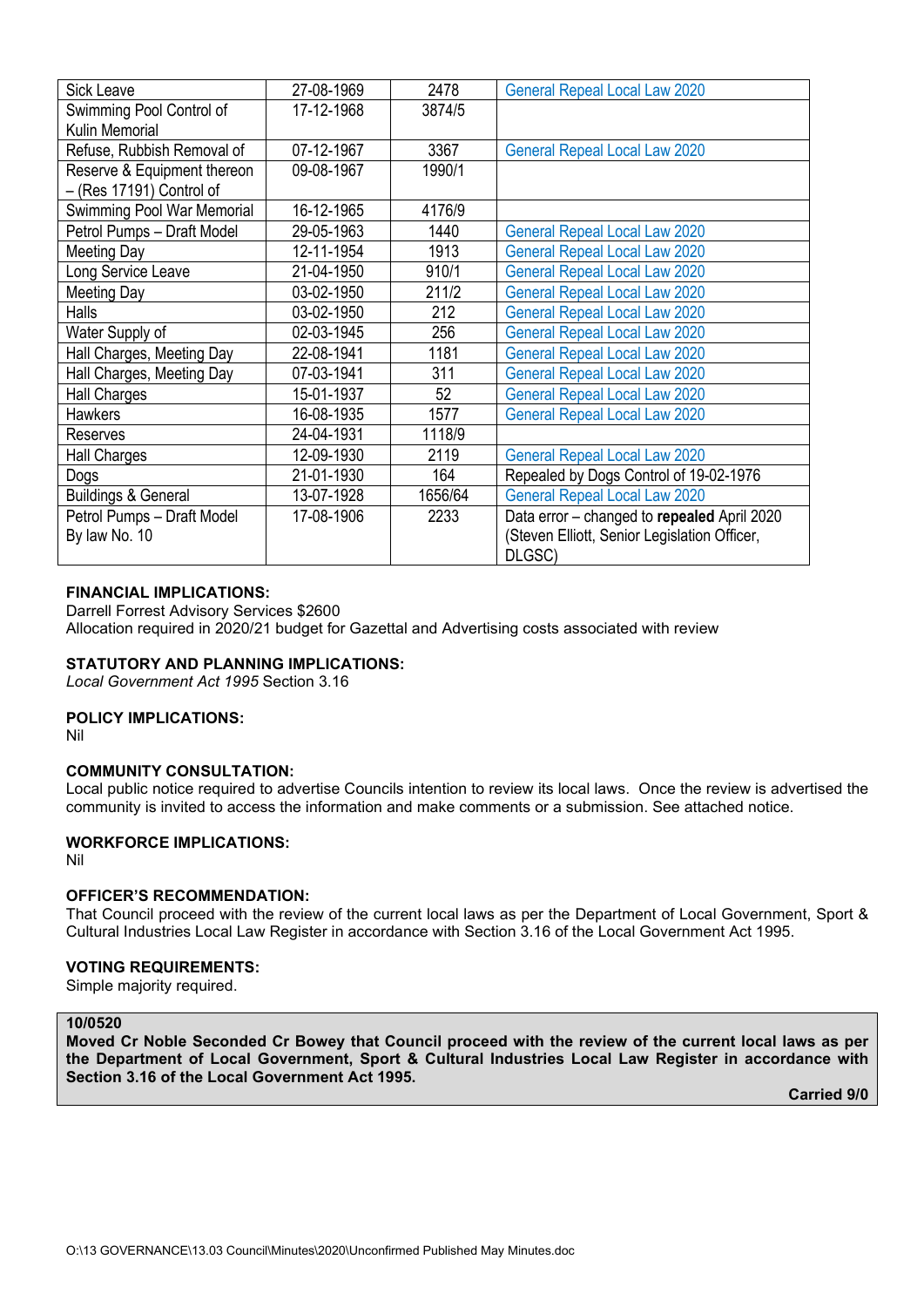# **7.7 General Repeal Local Law 2020**

| <b>RESPONSIBLE OFFICER:</b>         | ESO   |
|-------------------------------------|-------|
| <b>FILE REFERENCE:</b>              | 19.03 |
| <b>AUTHOR:</b>                      | ESO   |
| <b>STRATEGIC REFERENCE/S: 4.1.2</b> |       |
| <b>DISCLOSURE OF INTEREST: Nil</b>  |       |

#### **SUMMARY:**

Local governments are required to review their local laws every eight (8) years to ensure they are still current and relevant. There has been a number of attempts to undertake this task over many years but the task has not been completed.

The Shire has now commenced a comprehensive review of all its local laws and this local law is the first of a number to come before Council, with the rest being progressed in the months ahead.

#### **BACKGROUND & COMMENT**:

The General repeal Local Law intends to repeal a number of obsolete old By-laws dating back to 1928.

#### Comment on the local laws to be repealed

#### **1. Kulin Road Board General By-laws 1928**

These old By-laws (there are 156 of them) deal with subjects varying from 'Duties of the Secretary', 'Appointment of Officers', 'Standing Orders', 'Prevention and Abatement of Nuisances', 'Copulation of Stock', traffic matters, building by - laws and 'Management and Use of the Kulin Hall', among other things.

They are mostly superseded by the mass of legislation which has grown up since 1928. It is not worth picking through these to try to salvage little bits and pieces. It would be too costly.

#### **2. Kulin Road Board By-laws for the Registration and Licensing of Hawkers 1935**

These By-laws are so old that it is doubtful if they could now be enforced effectively.

#### **3. Kulin Road Board By-law for the supply and Distribution of Water 1945**

This By-law is now superseded by Regulation 5 of the *Uniform Local Provisions Regulations 1996.* Proposed new Local Government Property Local laws will include appropriate provisions for this matter.

#### **4. Kulin Road Board By-laws-Long Service Leave 1950**

This By-law has been superseded by the *Long service Leave Regulations 1977*

#### **5. Shire of Kulin Local Government Model By-laws (Petrol Pumps) No.10, 1963.**

Petrol pumps are now regulated by the Department of Minerals and Energy.

Local governments do have a continuing role in the location of petrol pumps and storage of inflammable liquids through their town planning schemes but it is not thought that local laws have any continuing application.

#### **6. Shire of Kulin By-laws Relating to Depositing and Removal of Refuse, Rubbish, Litter and Disused Materials 1967.**

This By-law is superseded by section 3.25 and Schedule 3.1 of the Local Government Act 1995.

The powers a local government needs exist in these provisions and the other provisions of Part 3, Division 3, Subdivision 2 of the Act, without resort to local laws.

## **7. Shire of Kulin By-laws Relating to Sick Leave 1969.**

This Local Law is superseded by improved award conditions under the MEU Award.

#### **8. Shire of Kulin By-laws Relating to Pest Plants**

The existing By-law refers to the *Agriculture and Related Resources Protection Act 1976*, which has been repealed and replaced by the *Biosecurity and Agriculture Management Act 2007* (BAM).

The BAM Act provides greater control and enforcement powers with respect to pest plant matters and therefore renders the need for a local law obsolete In view of this the existing local law should be repealed

#### **FINANCIAL IMPLICATIONS**:

Nil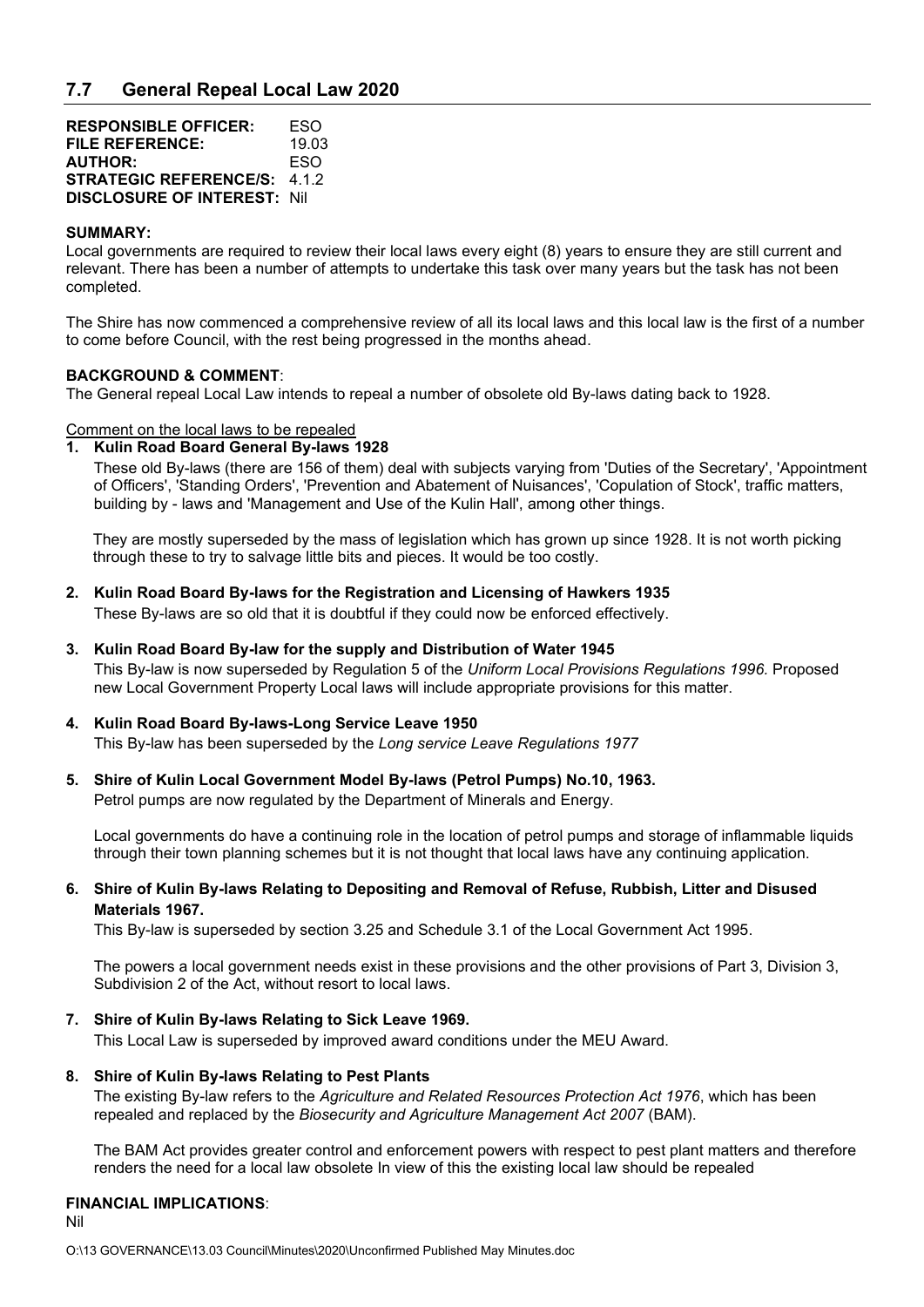#### **STATUTORY AND PLANNING IMPLICATIONS**:

Section 3 of the *Local Government Act 1995* provides the process for making and amending local laws

#### **POLICY IMPLICATIONS:**

Nil

#### **COMMUNITY CONSULTATION**:

Community consultation is required to be undertaken as part of the process for a making a local law. Public submissions are to be sought for 42 days prior to the finalisation of the local law.

#### **WORKFORCE IMPLICATIONS**:

Nil

#### **OFFICER'S RECOMMENDATION**

That Council:

- 1. Gives local public notification that Council proposes to make a new local law, the Shire of Kulin General Repeal Local Law2020 (Attachment 1).
- 2. Notes that:
	- a) the purpose of the proposed local law is to repeal a number of obsolete local laws; and
	- b) the effect of the proposed local law is that the obsolete local laws will be revoked and abrogated.

## **VOTING REQUIREMENTS:**

Simple majority required.

## **11/0520**

- **Moved Cr Duckworth Seconded Cr Smoker that Council:**
- **1. Gives local public notification that Council proposes to make a new local law, the Shire of Kulin General Repeal Local Law 2020.**
- **2. Notes that:**
	- **a) the purpose of the proposed local law is to repeal a number of obsolete local laws; and**
	- **b) the effect of the proposed local law is that the obsolete local laws will be revoked and abrogated. proceed with the review of the current local laws as per the Department of Local Government, Sport & Cultural Industries Local Law Register in accordance with Section 3.16 of the Local Government Act 1995.**

**Carried 9/0**

# **8 COMPLIANCE**

# **8.1 Compliance Reporting – General Compliance April 2020**

**NAME OF APPLICANT: CEO<br>RESPONSIBLE OFFICER: CEO RESPONSIBLE OFFICER:**<br>FILE REFERENCE: 12.05 Compliance 12.06 – Accounting Compliance **STRATEGIC REFERENCE/S:** CBP 4.1 Civic Leadership, 4.1.8 Compliance methods<br>AUTHOR: CEO **AUTHOR:** CEO **DISCLOSURE OF INTEREST:** Nil

#### **SUMMARY:**

This report addresses General and Financial Compliance matters for April 2020. This process is not definitive, each month additional items and/or actions may be identified that are then added to the monthly checklist. Items not completed each month e.g. quarterly action - will be notations.

The report provides a guide to the compliance requirements being addressed as part of staff workloads and demonstrates the degree of internal audit being completed.

#### **BACKGROUND & COMMENT:**

The Compliance team and works staff commence the monthly compliance effort immediately after the Shire meeting each month. At that time, the Executive Support Officer will email the assigned staff member their compliance requirements for the coming month. As the month progresses, staff in conjunction with their manager, the CEO or DCEO will determine the extent of work/action needed to complete items. During Agenda week, the Compliance Team again meets to ensure the monthly report/list is reviewed and that compliance items are completed. In preparing the Agenda report, the CEO or DCEO will sign off on completed items.

Prior month items not completed previously will be reported in the following month so Council remains aware.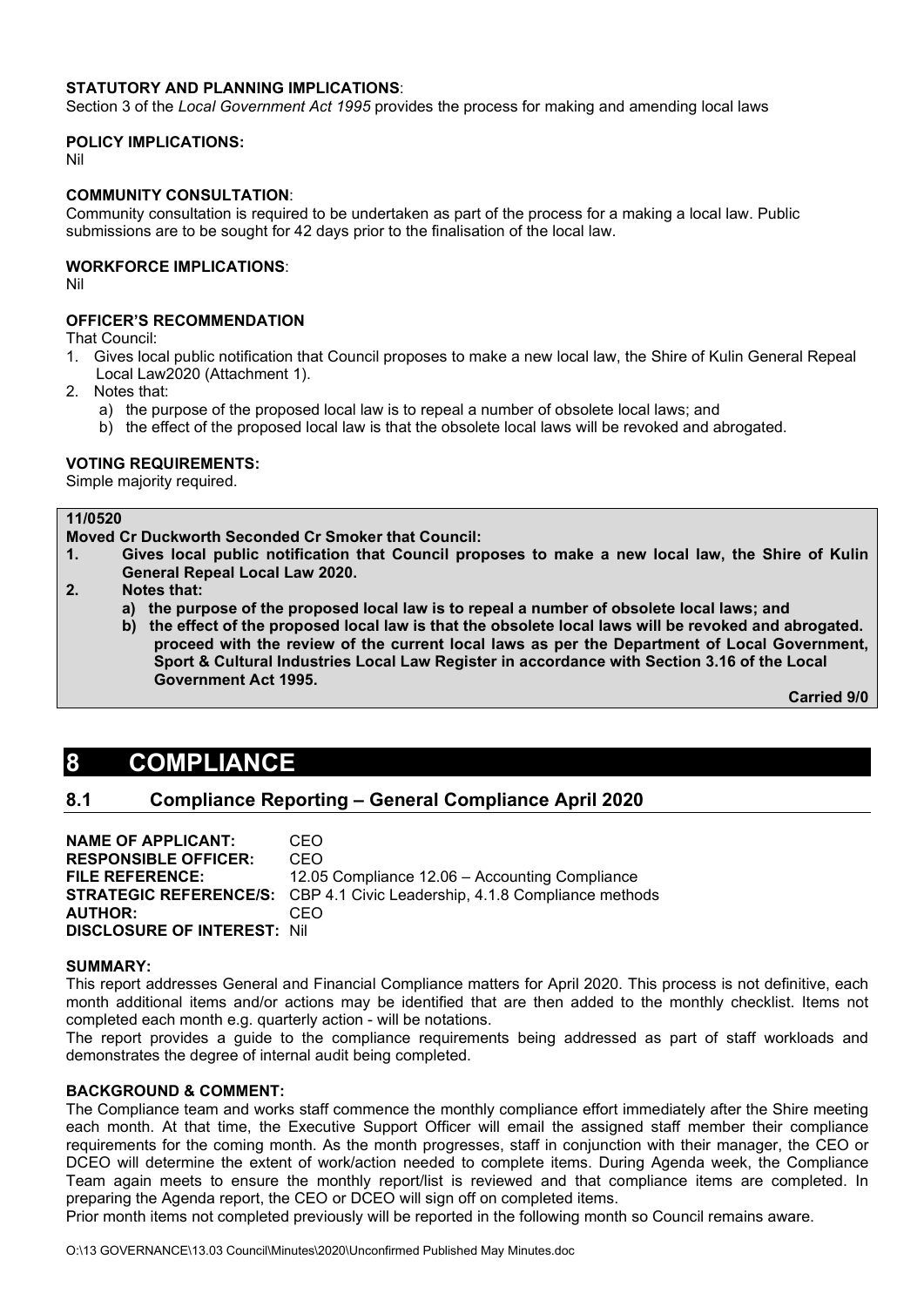Outstanding June 2019 Staff Performance Reviews & KRA's – *only 1 to be completed* Outstanding July Disability Access and Inclusion Plan Review - *completed* LEMC Reporting Outstanding October Conduct Fire Training Day *– as per LEMC minutes* Outstanding December Review of Local Laws – *process commenced* CEO Performance Review – *rescheduled for June* Outstanding March Bush Fire Brigade AGM – *postponed due to Covid-19 restrictions* Annual Building Inspections - *postponed due to Covid-19 restrictions* Flu Vaccines for Staff – *confirmed for Tuesday 26 May*

#### **FINANCIAL IMPLICATIONS:**

In terms of meeting compliance - normal administration expense. There may be items that require additional administrative effort to complete or require external assistance to resolve. In those cases, individual financial implications will be reported.

#### **STATUTORY AND PLANNING IMPLICATIONS:**

Nil

**POLICY IMPLICATIONS:**

Identified as necessary – this report Nil

**COMMUNITY CONSULTATION:**

Nil

**WORKFORCE IMPLICATIONS:**

Nil

#### **OFFICER'S RECOMMENDATION:**

That Council receive the General & Financial Compliance Report for April 2020 and note the matters of noncompliance.

#### **VOTING REQUIREMENTS:**

Simple majority required.

#### **12/0520**

**Moved Cr Duckworth Seconded Cr Robins that Council receive the General & Financial Compliance Report for April 2020 and note the matters of non-compliance.**

**Carried 9/0**

# **8.2 Compliance Reporting – Delegations Exercised – March 2020**

**NAME OF APPLICANT:** CEO **RESPONSIBLE OFFICER:** CEO **FILE REFERENCE:** 12.05 - Compliance **STRATEGIC REFERENCE/S:** CBP 4.1 Civic Leadership, 4.1.8 Compliance methods **AUTHOR:** CEO **DISCLOSURE OF INTEREST:** Nil

#### **SUMMARY:**

To report back to Council actions performed under delegated authority for the period ending 30 April 2020.

To provide a comprehensive report listing of the delegations able to be exercised following adoption of a more substantial array of delegations in June 2017.

#### **BACKGROUND & COMMENT:**

This report is prepared for Council detailing actions performed under delegated authority by the respective officers under each of the delegation headings: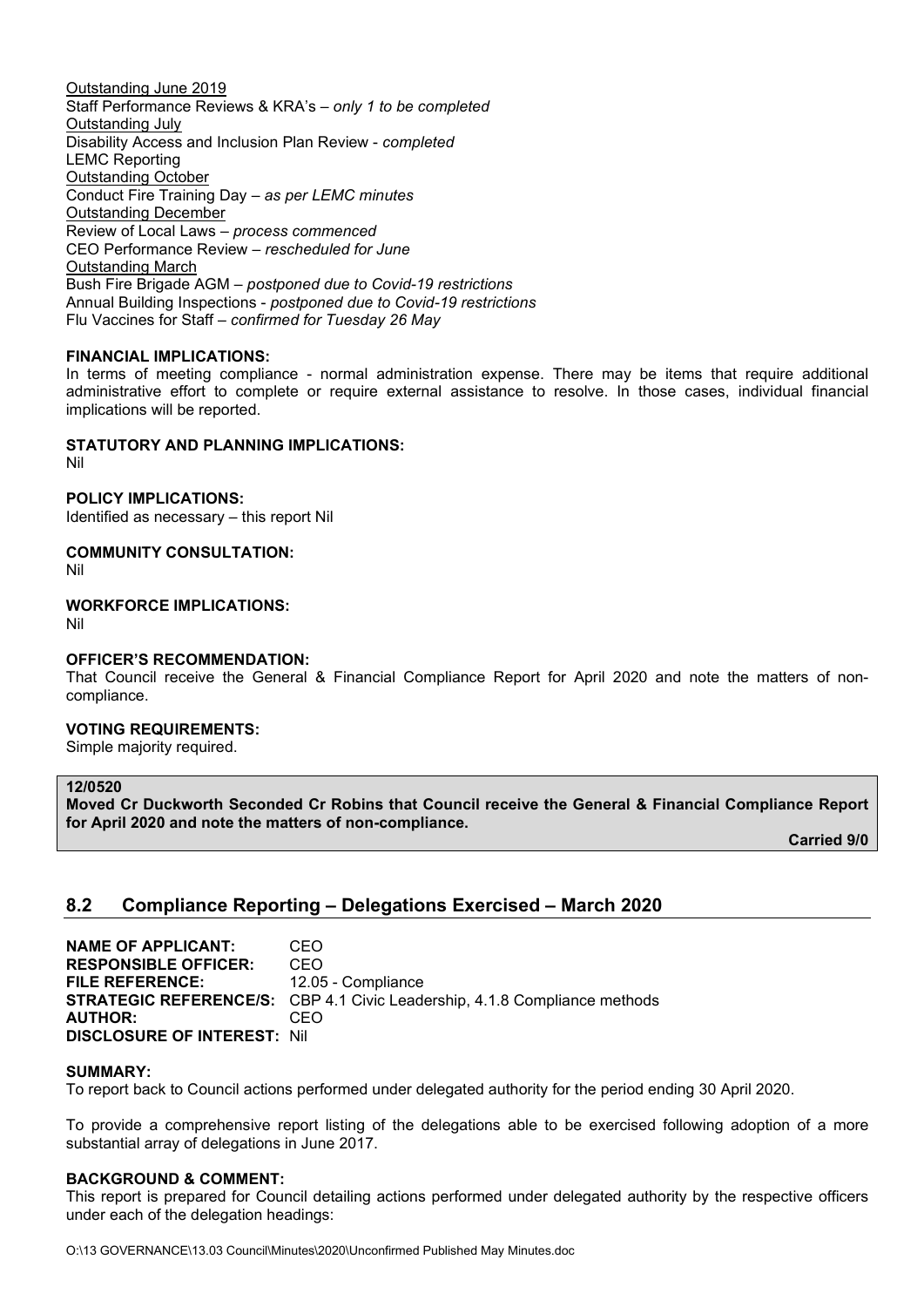|                 | <b>ADMINISTRATION</b>                                      |                                           |
|-----------------|------------------------------------------------------------|-------------------------------------------|
|                 | <b>Policy Delegation</b>                                   | <b>Officers</b>                           |
| A1              | Acting Chief Executive Officer                             | (CEO)                                     |
| A2              | Agreements for Payments of Debts to Council                | (CEO/DCEO)                                |
| A3              | <b>Casual Hirer's Liability</b>                            | (CEO)                                     |
| A4              | <b>Complaint Handling</b>                                  | (CEO)                                     |
| A5              | Fees & Charges - Discounts                                 | (CEO/DCEO/MW/MLS/CRC)                     |
| A6              | Investment of Surplus Funds                                | (CEO/DCEO)                                |
| A7              | IT & Social Media - Use of                                 | (CEO)                                     |
| A8              | Legal Advice, Representation & Cost Reimbursement          | (CEO)                                     |
| A9              | Payments from Municipal and Trust Funds                    | (CEO-to numerous staff - purchase orders) |
| A10             | Use of Common Seal                                         | (CEO)                                     |
| A11             | <b>Writing Off Debts</b>                                   | (CEO)                                     |
| A12             | Housing                                                    | (CEO)                                     |
| A13             | Procedure for Unpaid Rates Finance                         | (CEO)                                     |
|                 | <u>GOVERNANCE</u>                                          |                                           |
| G1              | Applications for Planning Consent                          | (CEO)                                     |
| G2              | <b>Building Licences and Swimming Pools</b>                | (EHO/Building Surveyor)                   |
| G3              | Cemeteries Act 1986                                        | (CEO)                                     |
| G4              | Health Act 1911 Provisions                                 | (EHO)                                     |
|                 | <b>HUMAN RESOURCES</b>                                     |                                           |
| H1              | <b>Grievance Procedures</b>                                | (CEO)                                     |
|                 | <b>COMMUNITY SERVICES</b>                                  |                                           |
| CS <sub>1</sub> | Bushfire Control - Shire Plant for Use of                  | (CEO)                                     |
| CS <sub>2</sub> | Bushfire Control - Plant Use for Adjoining Shires          | (CEO)                                     |
| CS <sub>3</sub> | Bushfire Prohibited / Restricted Burning Periods - Changes | (Shire President/CEO)                     |
| CS4             | <b>Bushfire Training Administration</b>                    | (CEO)                                     |
| CS <sub>5</sub> | Cat Ownership Limit - Cat Control                          | (CEO)                                     |
| CS <sub>6</sub> | Dog Control - Attacks                                      | (CEO)                                     |
| CS7             | Dog Ownership Limit - Dog Control                          | (CEO)                                     |
| CS8             | Sea Containers Use of - Town Planning                      | (CEO)                                     |
| CS <sub>9</sub> | <b>Second Hand Dwellings</b>                               | (CEO)                                     |
| <b>CS10</b>     | <b>Temporary Accommodation</b>                             | (CEO)                                     |
| <b>CS11</b>     | Unauthorised Structures - Building Control                 | (CEO)                                     |
| CS13            | <b>Freebairn Recreation Club Committee</b>                 | (FRC Club Committee)                      |
| <b>CS14</b>     | Kulin Child Care Centre Management Committee               | (KCCC Mgmt. Committee)                    |
| <b>CS15</b>     | <b>General - Community Services Practices</b>              | (CEO)                                     |
| <b>CS20</b>     | <b>Seed Collection</b>                                     | (CEO)                                     |
| <b>WORKS</b>    |                                                            |                                           |
| W1              | <b>Gravel Supplies</b>                                     | (MW) - various                            |
| W2              | Roads - Clearing                                           | (CEO)                                     |
| W3              | Roads - Damage to                                          | (MW)                                      |
| W4              | Roads - Roadside Markers - Management of                   | (MW)                                      |
| W5              | <b>Stormwater Drainage</b>                                 | (MW)                                      |
| W6              | <b>Street Trees</b>                                        | (CEO)                                     |
| W7              | Streetscape - Improvements                                 | (CEO)                                     |
| W8              | Roadside Burning                                           | (MW)                                      |
| W9              | <b>Temporary Road Closures</b>                             | (MW)                                      |
| W10             | General - Works Practices Approvals                        |                                           |
|                 |                                                            |                                           |

## **COMMENT:**

The following details the delegations exercised within the Shire relative to the delegated authority for the month of April 2020 and are submitted to Council for information (excluding delegations under A9, Payments – refer to individual order and payment listed in Accounts paid).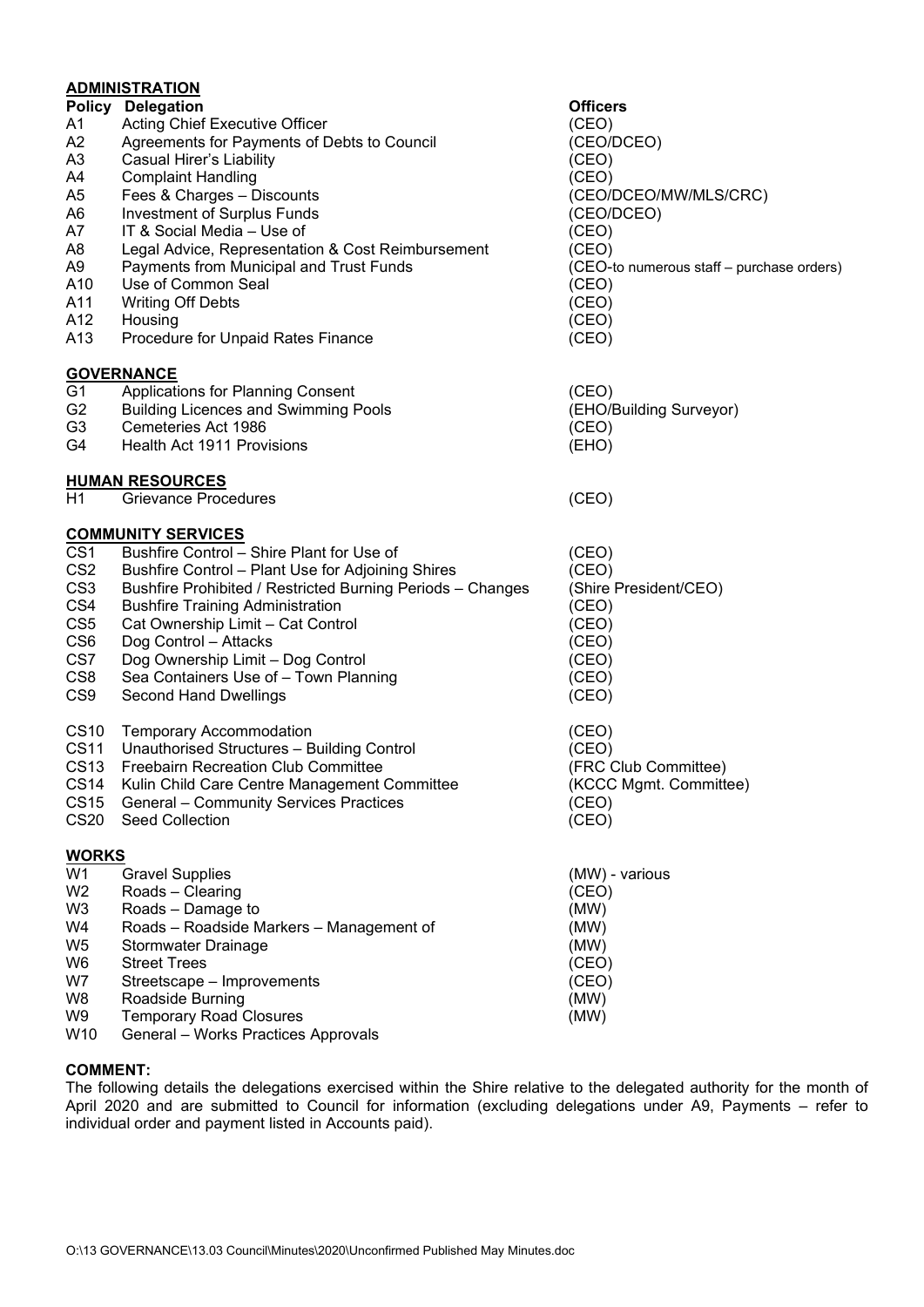#### **A6 Investment of Surplus Funds (DCEO)** – Local Government Act 1995, section 6.14 Municipal funds

| vpe                 | Investments made | ⊺erm     | Rate |
|---------------------|------------------|----------|------|
| <b>Term Deposit</b> | \$400,000        | 4 months | 1.55 |
| <b>Term Deposit</b> | \$250,000        | 3 months | 1.50 |
| <b>Term Deposit</b> | \$165,314        | 3 months | 1.50 |
| On Call             | \$200,000        | At call  | 0.25 |
| On Call             | (\$950,000)      | At call  | 0.25 |

## **A12 Housing**

Recovery of Bond for 38 Day Street **A13 Procedure for Unpaid Rates** Approval of payment plan for A134 **CS6 Dog Control – Attacks** Report and complaint submitted to Ranger **CS7 Dog Ownership Limit – Dog Control** Farmland property dog ownership approved for up to 6 dogs

## **STATUTORY ENVIRONMENT:**

*Building Act 2011 Bushfires Act 1954 Cemeteries Act 1986 Health (Asbestos) Regulations 1992; Health (Miscellaneous Provisions) Act 1911; Local Government Act 1995 Public Health Act 2016 Shire of Kulin TPS2 Town Planning Development Act Town Planning Scheme Trustees Act, Part III, Criminal Procedure Act 2004;*

## **FINANCIAL IMPLICATIONS:**

Nil in terms of exercising delegation and reporting to Council though there may be financial implications in the case of each delegation exercised.

## **STATUTORY AND PLANNING IMPLICATIONS:**

Sections 5.18 and 5.46 of the Local Government Act 1995

## **POLICY IMPLICATIONS:**

There are no known policy implications relating to this report.

# **COMMUNITY CONSULTATION:**

Nil

**WORKFORCE IMPLICATIONS:** Nil

## **OFFICER'S RECOMMENDATION:**

That Council receive the Delegation Exercised Report for April 2020.

# **VOTING REQUIREMENTS:**

Simple majority required.

# **13/0520**

**Moved Cr Smoker Seconded Cr Duckworth that Council receive the Delegation Exercised Report for April 2020.**

**Carried 9/0**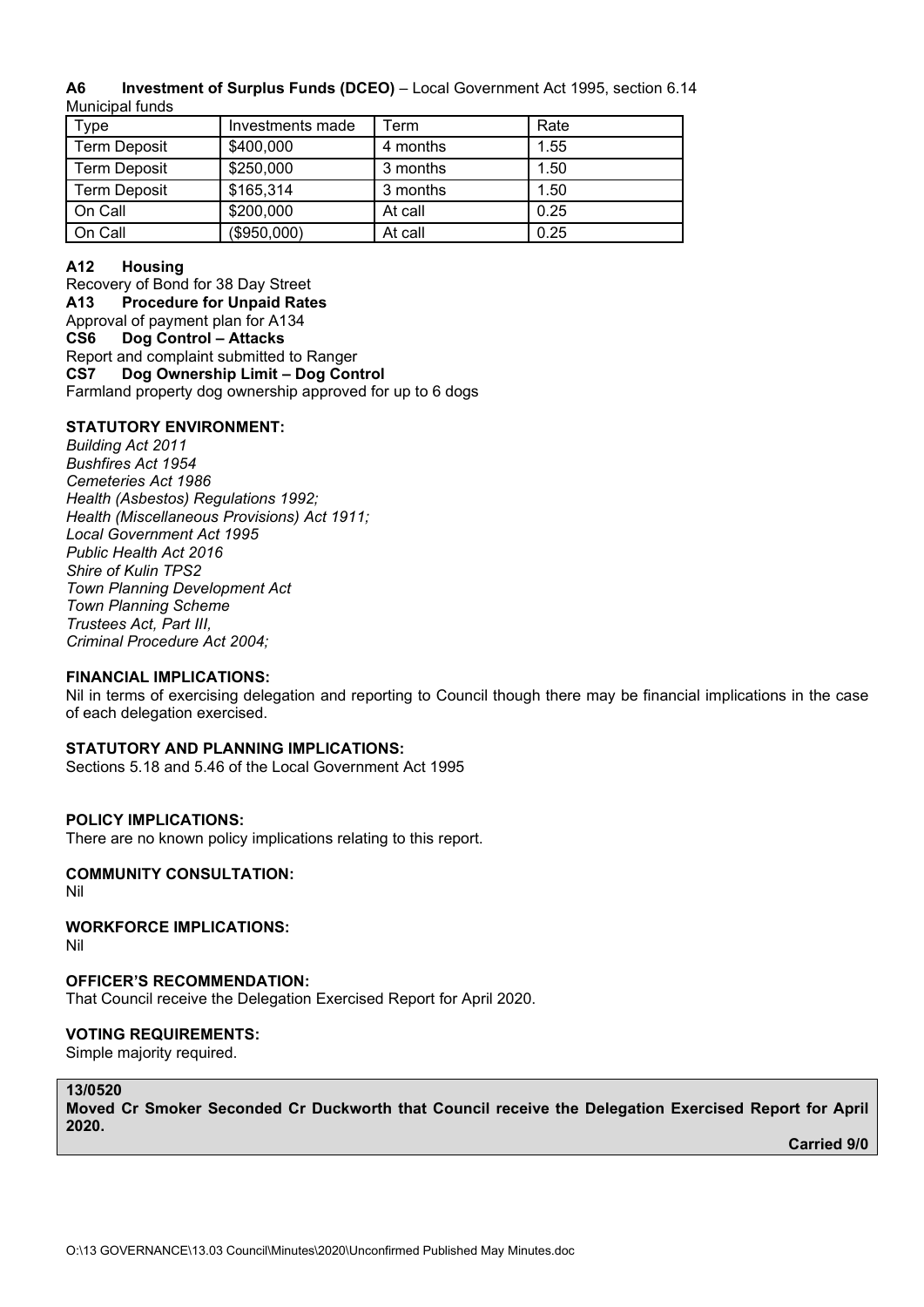| <b>RESPONSIBLE OFFICER:</b>         | CEO.  |
|-------------------------------------|-------|
| <b>FILE REFERENCE:</b>              | 04.04 |
| <b>AUTHOR:</b>                      | CEO   |
| <b>DISCLOSURE OF INTEREST: Nill</b> |       |

#### **SUMMARY:**

Council is required to review the Delegations Register on an annual basis. This document was last reviewed in May 2019.

A copy of the proposed 2020 Delegation Register for adoption by Council is attached.

#### **BACKGROUND & COMMENT:**

This Delegation Register June 2017 contained all the new delegations created as a result of the review of the Policy Manual and the development of the Administrative Procedures and Operational Guideline Manual (APOG).

Four changes have been identified by staff during this review, these relate to:-

A9 Payments from Municipal and Trust Funds:-

Condition No. 5. relating to two signatories required for cheques and online payments - add; *either the CEO or Deputy CEO, jointly with either the Executive Support Officer or Accounts Payable Officer* (both are registered signatories)

-delete; *and/or any Councillor* -delete; *Senior Finance Officer \$00*

W8 Roadside Burning – rename to *Roadside Vegetation Management* 

Each of the reviewed policies, practices or guidelines, details where the delegation is given and to whom.

#### **FINANCIAL IMPLICATIONS:**

Nil

#### **STATUTORY AND PLANNING IMPLICATIONS:**

Sections 5.18 and 5.46 of the Local Government Act 1995 Regulation 13 of the Local Government (Financial Management) Regulations 1996

#### **POLICY IMPLICATIONS:**

Review of Delegations Register is required on an annual basis.

#### **COMMUNITY CONSULTATION:**

Not applicable – Council function.

#### **WORKFORCE IMPLICATIONS:**

Nil

#### **OFFICER'S RECOMMENDATION:**

That the Delegations Register May 2020 be adopted with the changes as highlighted.

#### **VOTING REQUIREMENTS:**

Absolute majority required.

#### **14/0520**

**Moved Cr Taylor Seconded Cr Duckworth that the Delegations Register May 2020 be adopted with the changes as highlighted.**

**Carried 9/0**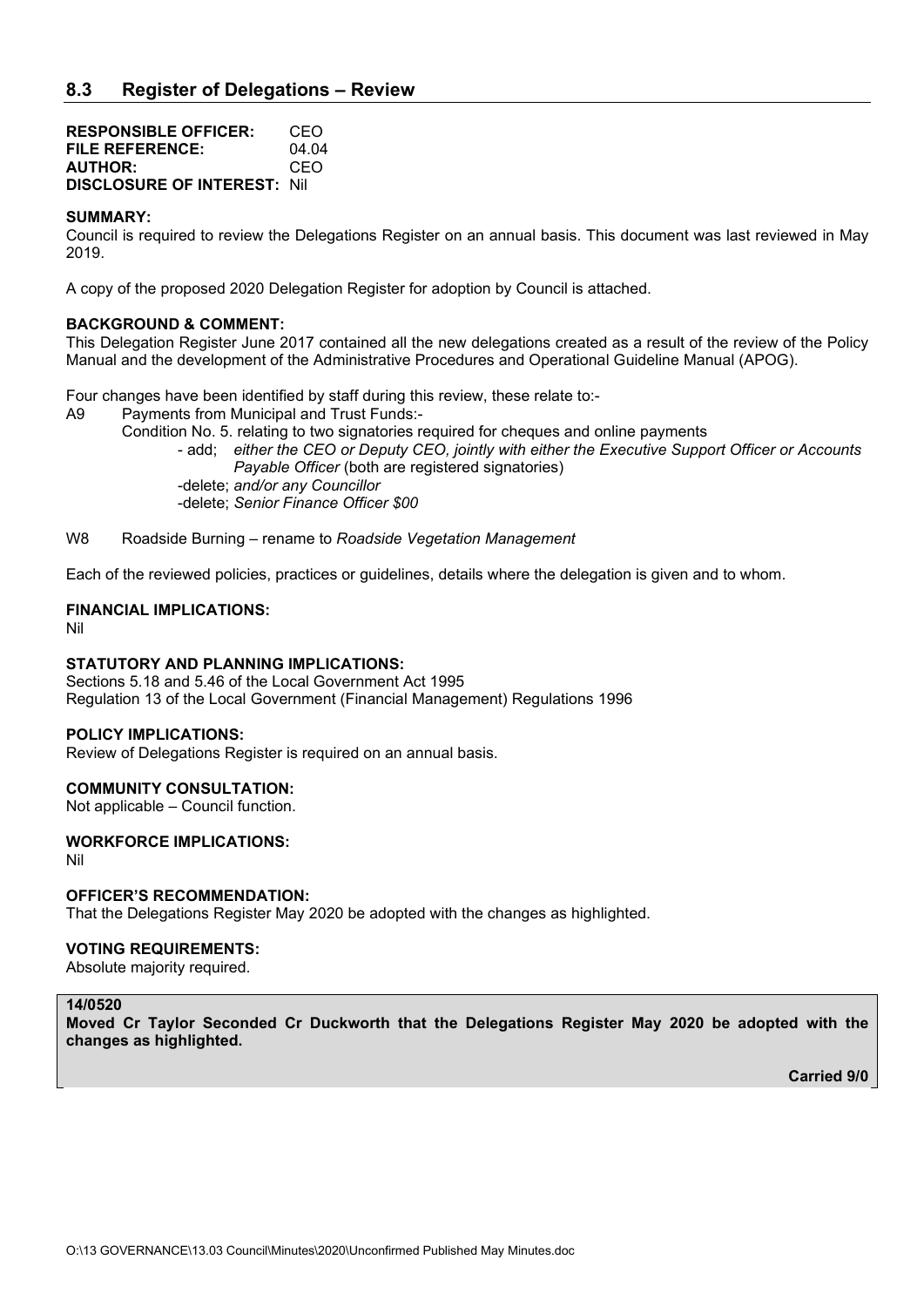**NAME OF APPLICANT:** CEO **RESPONSIBLE OFFICER:** CEO<br>**FILE REFERENCE:** 04.04 04.04 Corporate Management – Policy Adoption **AUTHOR:** CEO **STRATEGIC REFERENCE/S: DISCLOSURE OF INTEREST:** Nil

#### **SUMMARY:**

Council is required to review the Policy Manual on an annual basis. The policy manual was last reviewed at the June 2019 Council Meeting.

An updated electronic copy of the Administrative Procedures and Operational Guidelines (APOG) Manual will be sent out separately (due to size), procedures that have been highlighted by staff as requiring review are attached individually, however if Councillors wish to raise any proposed changes from the APOG they are welcome to.

The full Policy Manual document is attached.

#### **BACKGROUND & COMMENT:**

The Council adopted the renewed Policy Manual at the June 2019 meeting. It was decided in May 2017 to split the manual into pure "Policy items" and to separate out the Administrative Procedures and Operational Guidelines (APOG). The results of this change were significant but has been beneficial over time and is recommended to continue. Policy Manual now contains 24 pages of Policy, and the Administrative Procedures and Operational Guidelines (APOG) manual is up to 163 pages.

The change meant that the Policy Manual would hold the generally unchangeable fixed policy requirements of Council (requiring a direct report and a Council resolution to change) and the APOG would hold the more flexible operational instructions that could be amended by the CEO or Council as required. In the past year, most APOG changes have been the result of discussions at Council, though as can be seen below, many APOG items have been used.

Staff have undertaken an internal review of both the Policy Manual and APOG. For ease of Council review area's of proposed change have been highlighted in the following manner.

 $Yellow$  – change required – yellow strikethrough is for deletion

Red – recommended change in wording to reflect current practice

#### **Policy Manual Review**

In this 2020 Review, the following Policy Manual changes are recommended;

A1 Code of Conduct 2.4 Gifts and Bribery (b) amend reportable amount from \$200 to \$300 to meet new guidelines in the Local *Government Legislation Amendment Act 2019*

A3 Corporate Credit Cards – Use *Include requirement for staff to complete register of purchases.*

A4 Disability Access and Inclusion *Update Head of Power to include dates of new DIAP*

A8 Primary Documents *Delete Shire of Kulin Training and Development Practice – document does not exist*

A11 Procurement Purchasing and Tenders *Policy Added – transferred from APOG into Policy Manual. Amendments made to increase tender threshold to \$250,000 due to change in Regulation 11A(1) related to Covid-19. Amend requirement to obtain two tenders, to three for purchases \$20,000 - \$49,999 Add 'prequalified panel of suppliers' under Tender Exemptions*

#### **APOG Review**

This document is reviewed on an ongoing basis, with staff referring to it regularly as a guide.

In this 2020 Review, the following changes to the APOG are recommended;

- A14 Housing *see agenda item 7.5*
- A18 Mobile Phones Use of

O:\13 GOVERNANCE\13.03 Council\Minutes\2020\Unconfirmed Published May Minutes.doc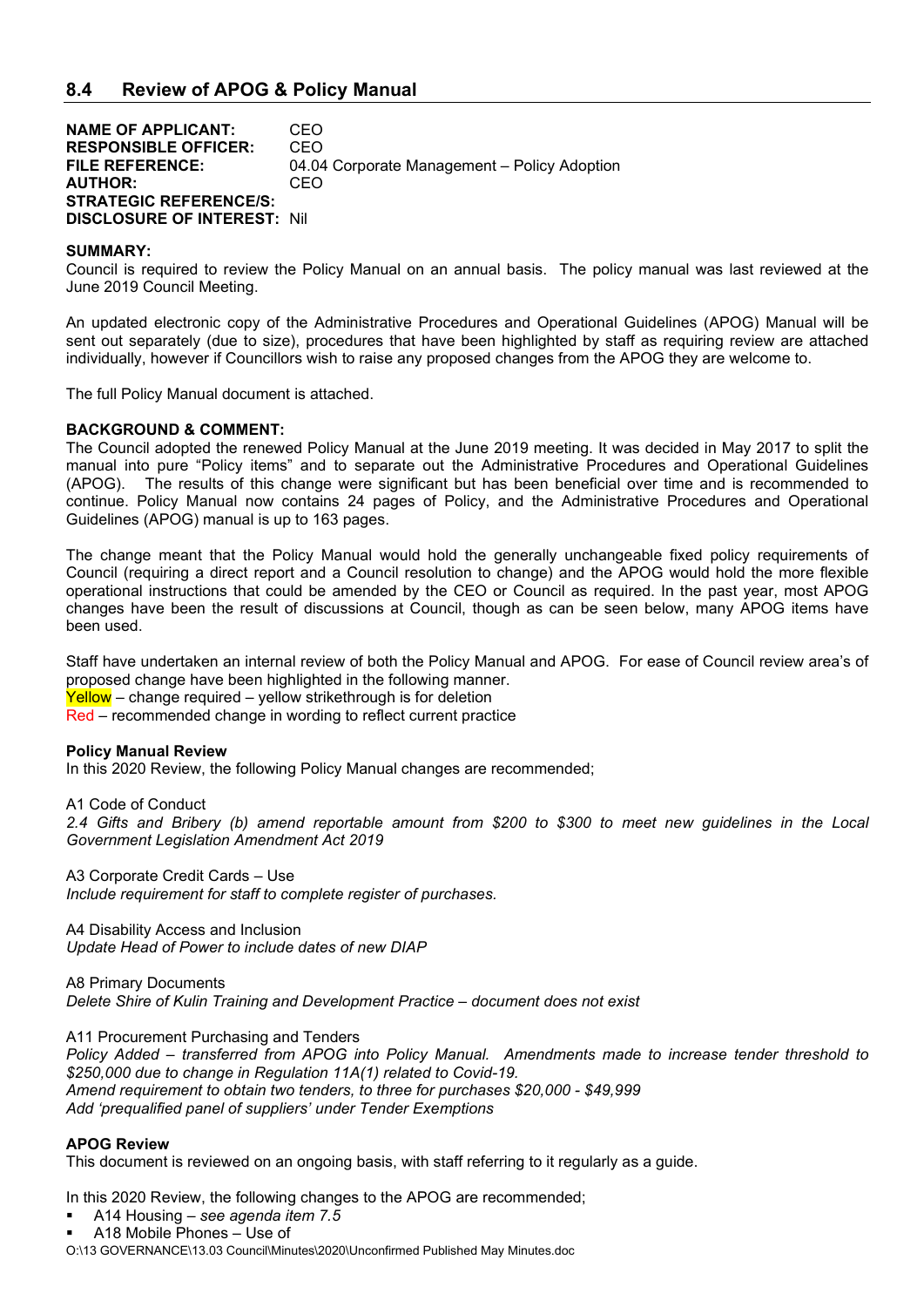- A21 Procurement Purchasing and Tenders *deleted from APOG now in Policy Manual*
- HR5 General Human Resources Practices *delete Shire of Kulin Training and Development Practice*
- HR10 Performance Management Staff *delete – manual and associated documents don't exist*
- HR20 Employee Funded Additional Leave *new procedure to be added*
- **HR21 Salary Packaging**
- CS13 *delete requirement for \$50 bond on receipt of bus key*

#### **FINANCIAL IMPLICATIONS:**

In the update of the Policy Manual and APOG - Nil.

#### **STATUTORY AND PLANNING IMPLICATIONS:**

Review of the Policy Manual is completed on an annual basis.

#### **POLICY IMPLICATIONS:**

Nil

#### **COMMUNITY CONSULTATION:**

Nil

#### **WORKFORCE IMPLICATIONS:**

Nil

#### **OFFICER'S RECOMMENDATION:**

That the Policy Manual and APOG Reviews for May 2020 as detailed be adopted.

#### **VOTING REQUIREMENTS:**

Absolute majority required.

#### **15/0520**

**Moved Cr Duckworth Seconded Cr Lucchesi that the Policy Manual and APOG Reviews for May 2020 as detailed be adopted.**

**Carried 9/0**

# **9 ELECTED MEMBERS MOTIONS OF WHICH PREVIOUS NOTICE HAS BEEN GIVEN**

Nil

# **10 NOTICES AND ANNOUNCEMENTS BY PRESIDING MEMBER WITHOUT DISCUSSION**

Nil

# **11 NEW BUSINESS OF AN URGENT NATURE INTRODUCED BY DECISION OF MEETING**

**16/0520**

**Moved Cr Smoker Seconded Cr Noble that Council agree to the inclusion of new business items:**

- **11.1 Budget Amendment – Consultancy for Funding Submissions, and**
- **11.2 Budget Amendment – Private Works 86 Gate Road Reinstatement**

**Carried 9/0**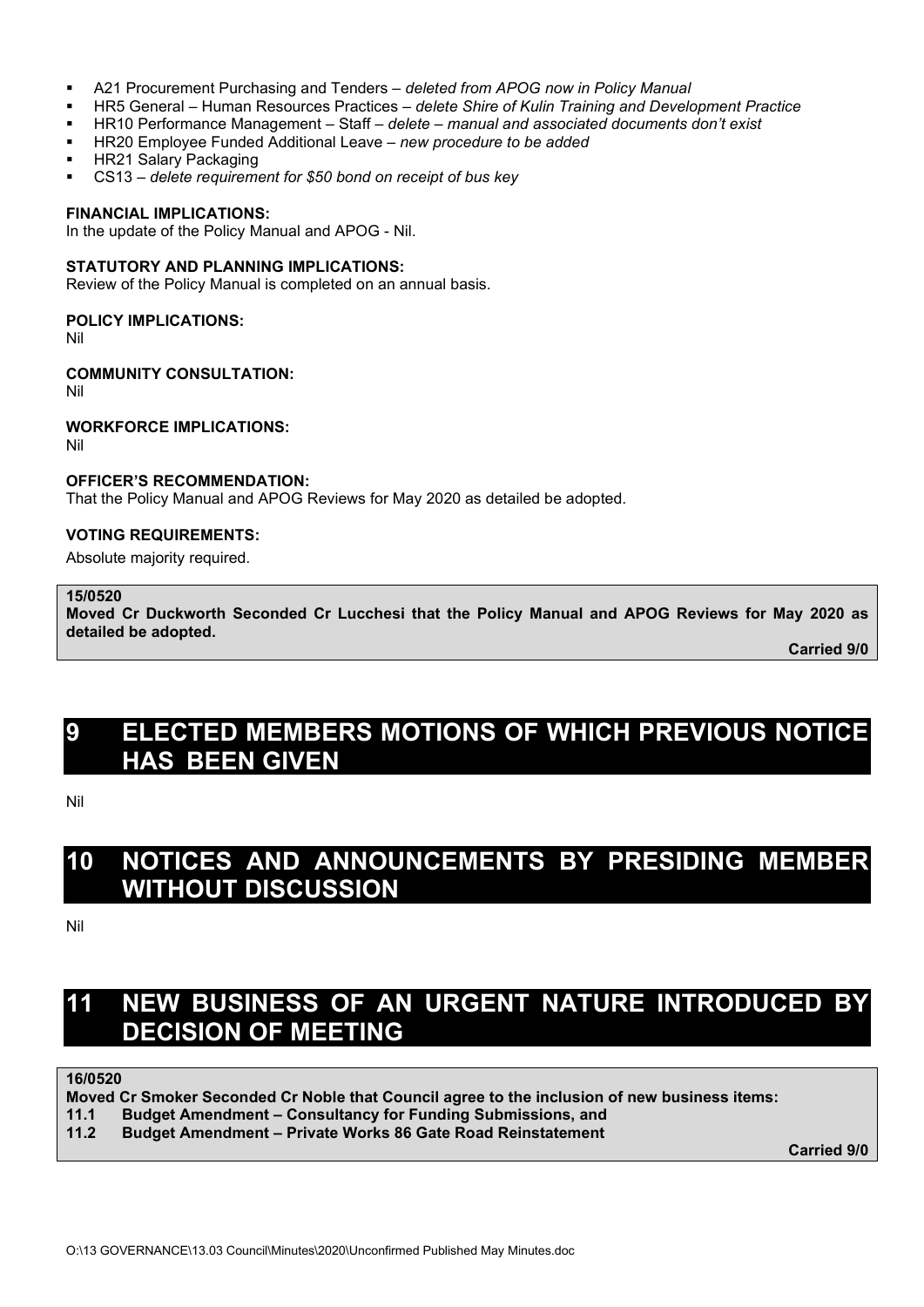**RESPONSIBLE OFFICER:** CEO **FILE REFERENCE: AUTHOR:** CEO **STRATEGIC REFERENCE/S: DISCLOSURE OF INTEREST:** Nil

#### **SUMMARY:**

Budget amendments are sought for two separate consultancy contracts to assist with developing specific technical information for funding submissions, which will hopefully be included as part of the 2020/21 Capital Budget. These being:

- 1. Engineering Report for Heavy Vehicle Safety and Productivity Program (HVSPP) application.<br>2. Masterplan for Youth Precinct and Aguatic Centre for Drought Community Program (DCP) Ap
- 2. Masterplan for Youth Precinct and Aquatic Centre for Drought Community Program (DCP) Application.

#### **BACKGROUND & COMMENT:**

Key details of each proposed project are summarised as follows.<br>1. Engineering Report for HVSPP application.

- Engineering Report for HVSPP application.
	- a. Federal Government funding for HVSPP application is due 29/05/2020. Funding is 50:50 for total project costs.
	- b. Proposed projects are Jilakin Street and CBH Access Road which both provide heavy vehicle access to Kulin CBH Site, with proposed works estimated to cost between \$500,000 and \$750,000. Works would include pavement reconstruction and widening of seal, drainage improvements and line marking, plus intersection upgrade Jilakin Street and Lake Grace-Gorge Rock Road.
		- i. Jilakin Street
			- 1. From Lake Grace Gorge-Rock Road intersection to Williams-Kondinin Road intersection.
				- a. Heavy vehicle access to Kulin CBH site.
				- b. Oversize vehicles bypass of Kulin townsite.
			- 2. Key Issues
				- a. Seal getting close to the end of its useful life.
				- b. Pavement failures
				- c. Inadequate seal width
				- d. Floodway and drainage issues
				- e. Vegetation encroachment of the cleared zone.
				- f. Intersection safety concerns with Lake Grace Gorge-Rock Road
			- 3. Scope of Works
				- a. Reconstruct from SLK 0.09 1.40.
				- b. Trim trees and maintain regrowth
				- c. Install new pipes and box culverts
				- d. Stabilise existing pavement and bitumen,
				- e. Widen pavement to 10.5m<br>f. New 8m wide double coat
				- New 8m wide double coat 14mm 7mm seal.
				- g. 40mm intersection Hotmix at CBH road.
				- h. Realignment of intersection as per advice from RSA.
				- i. Line marking and traffic calming devices near intersections to accommodate RAV7.
		- ii. CBH Access Road
			- 1. From Lake Grace Gorge-Rock Road intersection to CBH Entry
				- a. Heavy vehicle access to Kulin CBH site.
					- b. Access to local machinery dealer.
				- c. Traffic and pedestrian access to Aquatic Centre.
			- 2. Key Issues
				- a. Seal getting close to the end of its useful life.
				- b. Pavement failures.
				- c. Inadequate seal width.
				- d. Drainage issues
				- e. Intersection safety concerns with Lake Grace Gorge-Rock Road.
				- f. Western Power poles and traffic calming devices impeding swept path.
			- 3. Scope of Works
				- a. Reconstruct 440m from SLK 0.0 .44.
				- b. Stabilise existing pavement and bitumen
				- c. Widen pavement to 11m and Import new material and
				- d. Seal to 9m width w2 coat 14mm 7 mm stone.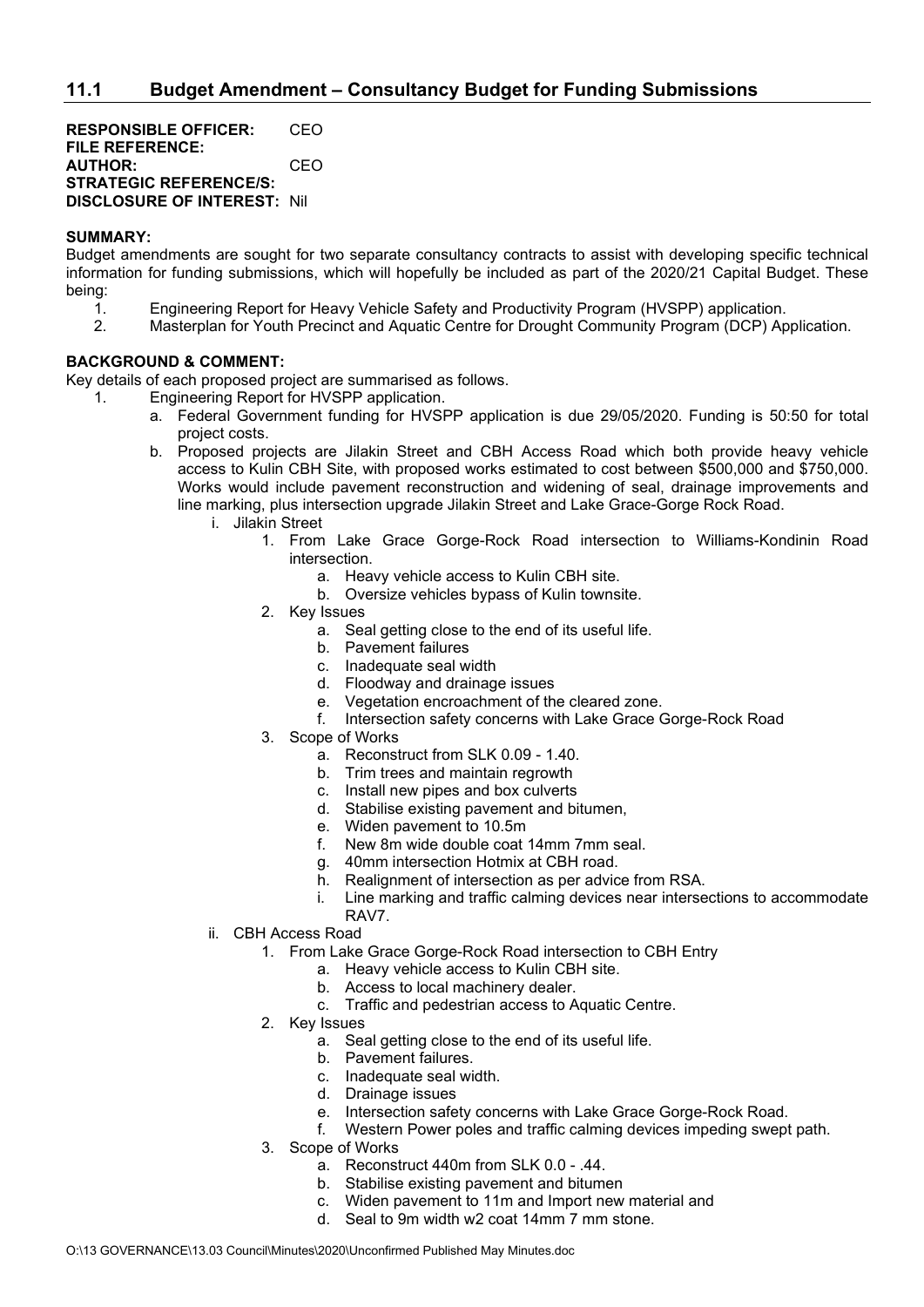- e. Replace pipes at SLK 0.31.
- f. 40mm intersection Hotmix Intersection swept path upgrade to accommodate RAV 7 access.
- g. Relocate 2 Western Power poles.
- h. Line marking and traffic calming devices near Aquatic Centre Entrance.
- c. It requires an Independent Engineers Report and we have received a quote received from Porter Consulting Engineers for \$6,400 ex GST. This company is WALGA Preferred Supplier who are also undertaking design work for blackspot projects and drainage review of High Street.
- 2. Masterplan for Youth Precinct and Aquatic Centre for DCP Application.
	- a. Federal Government funding for DCP was announced in February 2020 with Shire of Kulin eligible for \$500,000,
	- b. One potential "big ticket" project identified for DCP was a Youth Precinct. This was based upon feedback from KDHS students, as well as potential opportunities with Cultivating Kulin Inc. funding.
	- c. 2019/20 Budget included \$5,000 ex GST to investigate options for a Youth Precinct.
	- d. Recent Council feedback was to also include a Masterplan for Aquatic Centre into investigations and potentially include in DCP funding application.
	- e. A quote has been received from Emerge Landscape Architects for
		- i. Youth \$12,755 ex GST
			- 1. Develop Masterplan Concept for Youth Precinct (Aged 10 15 years) to fit either \$300K or \$500K budget.
			- 2. Review initial communication and documentation between Kulin Shire Council and Kulin District High School.
			- 3. Conduct Workshop with KDHS students, KSC staff and Cultivating Kulin Committee.
			- 4. Review and refine location options with recommendation.
			- 5. Refine options with prioritisation list to meet proposed budget.
			- 6. Investigate and determine suitable location based upon information from both KDHS and KSC.
			- 7. Deliverables
				- a. Masterplan Concept Drawing
				- b. Short Report
				- c. Indicative Budget via Element
				- d. Design Scope Requirements and Costs.
		- ii. Aquatic \$4,755 ex GST
			- 1. Develop Masterplan Concept for additional recreational amenities at Kulin Aquatic Centre.
			- 2. Conduct Workshop with KSC staff and Aquatic Centre Manager.
			- 3. Review potential or areas and potential options proposed by KSC staff and Aquatic Centre Manager.
			- 4. Refine options with prioritisation list.
			- 5. Outline potential itemised budget.
			- 6. Deliverables
				- a. Masterplan Concept Drawing
					- b. Short Report
					- c. Indicative Budget via Element
					- d. Design Scope Requirements and Costs.
		- iii. Total \$17,510 ex GST

## **STATUTORY ENVIRONMENT:**

Expenditure from municipal fund not included in annual budget

(1) A local government is not to incur expenditure from its municipal fund for an additional purpose except where the expenditure —

- (a) is incurred in a financial year before the adoption of the annual budget by the local government; or
- (b) is authorised in advance by resolution\*; or
- (c) is authorised in advance by the mayor or president in an emergency.

*\* Absolute majority required.*

Section 11 Local Government (Functions & General) Regulations 1996 – When tenders have to be publicly invited.

## **POLICY IMPLICATIONS:**

APOG & Policy Manual A5 – Budget Preparation A22 – Procurement, Purchasing and Tenders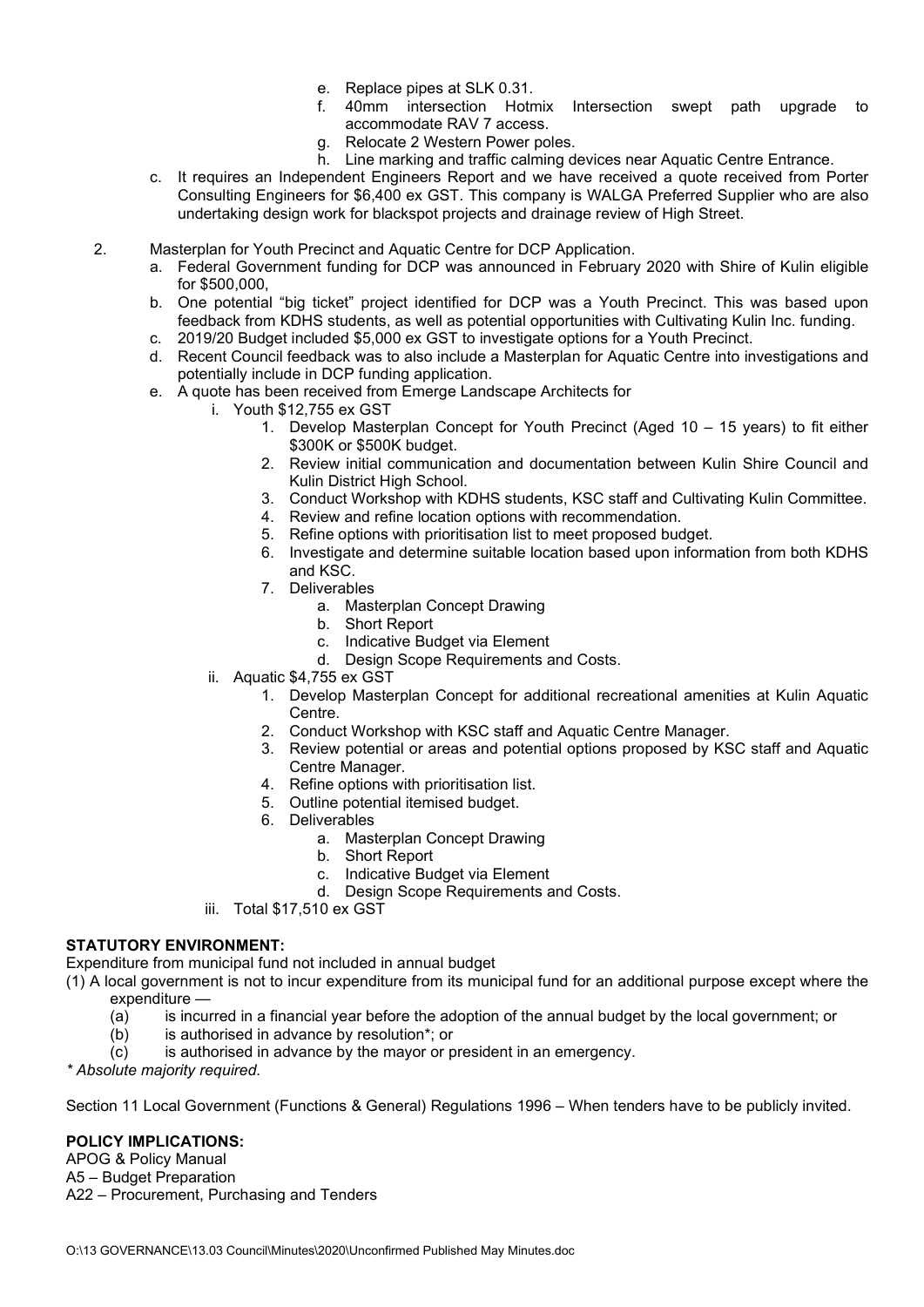#### **FINANCIAL IMPLICATIONS:**

- 1. Engineering Report for HVSPP application.
	- a. Independent Engineers Report quote from Porter Consulting Engineers for \$6,400 ex GST.
	- b. Budget amendment required for \$6,400 ex GST.
- 2. Masterplan for Youth Precinct and Aquatic Centre for DCP Application
	- a. 2019/20 Budget included \$5,000 ex GST for Youth Precinct planning.
	- b. Quote has been received from Emerge Landscape Architects for Total \$17,510 ex GST.
	- c. Budget amendment required for an additional \$12,510 ex GST.

## **COMMUNITY CONSULTATION:**

- 1. Engineering Report for HVSPP.
	- a. MRWA have provided verbal in principle support for the proposed submission and will provide a formal letter of support.
	- b. CBH have provided verbal in principle support for the proposed submission and will provide a formal letter of support.
- 2. Masterplan for Youth Precinct and Aquatic Centre for DCP Application.
	- a. KDHS provided initial ideas regarding Youth Precinct and improved Aquatic Centre amenities, a workshop is proposed with them as part of the consultancy process.
	- b. Cultivating Kulin Inc. have also been consulted regarding improve community infrastructure amenities during the past 12 months, it is also envisaged that their members will be engaged in a workshop as part of the consultancy process.

## **WORKFORCE IMPLICATIONS:**

- 1. Engineering Report for HVSPP.
	- a. Works Manager has developed the initial scope of work and cost estimate for proposed works and will be involved in delivering on-ground works should funding application be successful.
	- b. WM will assist CEO with developing funding application.
- 2. Masterplan for Youth Precinct and Aquatic Centre for DCP Application.
	- a. DCEO has provided details on remain consultancy budget.
	- b. CDM has been involved and will continue to play a lead role in community liaison with KDHS and Cultivating Kulin Inc. CDM will also be responsible for developing funding application.

## **OFFICER'S RECOMMENDATION 1**

That Council approve a budget amendment of \$6,400 (ex. GST) for an Independent Engineers Report to accompany the Heavy Vehicle Safety and Productivity Program funding application quote from Porter Consulting Engineers for \$6,400 ex GST.

## **OFFICER'S RECOMMENDATION 2**

That Council approve a budget amendment of an additional \$12,510 (ex. GST) towards a Masterplan for Youth Precinct and Aquatic Centre for Drought Community Program funding application.

## **VOTING REQUIREMENTS:**

Absolute Majority.

#### **17/0520**

**Moved Cr Bowey Seconded Cr Duckworth that both items be moved as one motion:**

- **1. Council approve a budget amendment of \$6,400 (ex. GST) for an Independent Engineers Report to accompany the Heavy Vehicle Safety and Productivity Program funding application quote from Porter Consulting Engineers for \$6,400 ex GST.**
- **2. Council approve a budget amendment of an additional \$12,510 (ex. GST) towards a Masterplan for Youth Precinct and Aquatic Centre for Drought Community Program funding application.**

**Carried by Absolute Majority**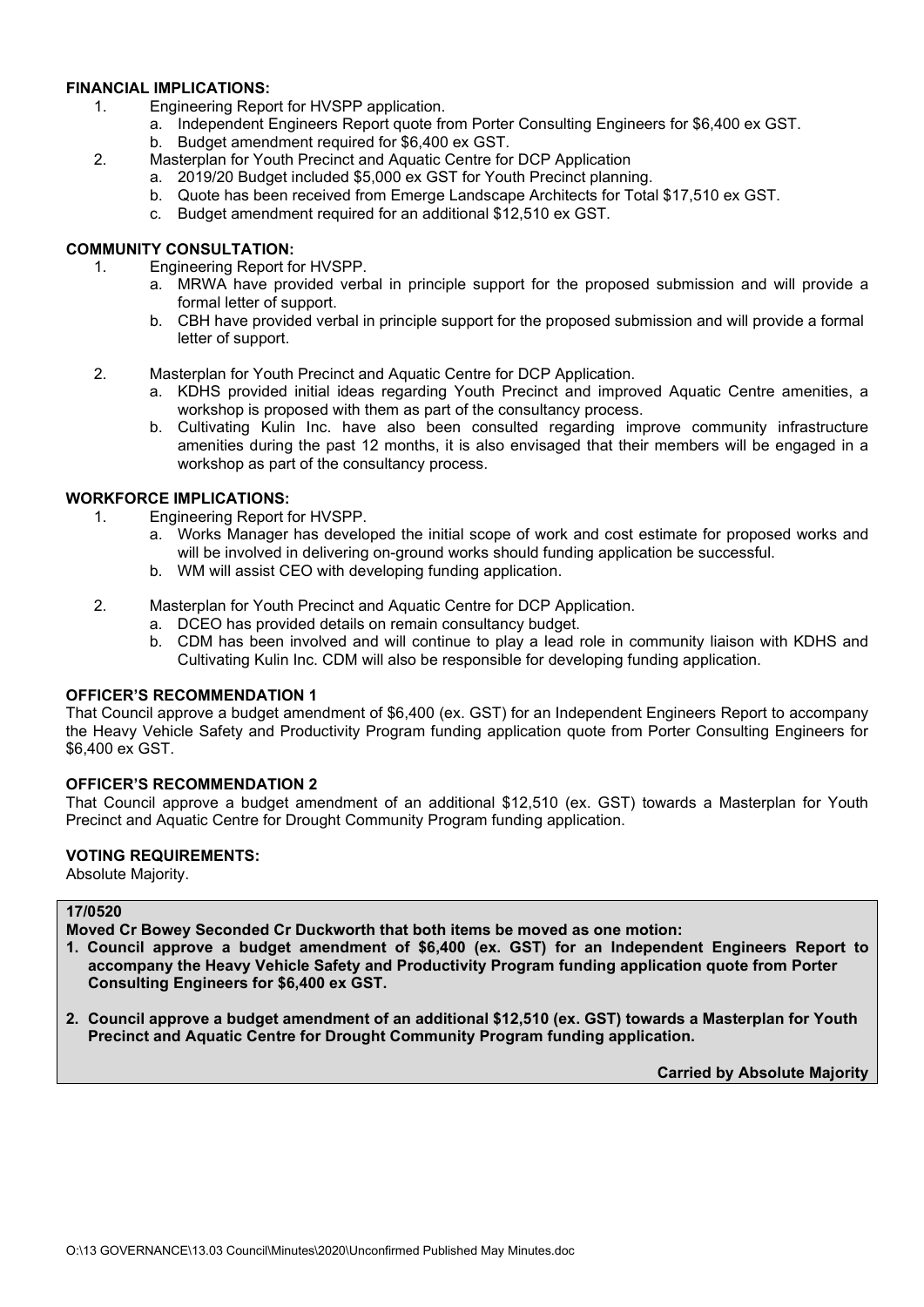**RESPONSIBLE OFFICER:** WM **FILE REFERENCE: AUTHOR:** CEO **STRATEGIC REFERENCE/S: DISCLOSURE OF INTEREST:** Nil

#### **SUMMARY:**

A budget amendment is sought to undertake a Private Works project on behalf of Water Corporation to undertake reinstatement works on 86 Gate Road in the form of a gravel re-sheet to rectify excessive wear and tear issues associated with Water Corporation's significant water carting requirements on this road over February and March 2020.

#### **BACKGROUND & COMMENT:**

Over the course of February and March 2020, Water Corporation installed additional standpipes on their pipeline along 86 Gate Road to facilitate emergency water carting from this source to other areas within the region. This resulted in increased volumes of heavy vehicle along 86 Gate Road resulting in excessive wear and tear issues on the road asset to what would normally occur.

During these emergency works, an in-principle arrangement was made with Water Corporation whereby they would be responsible for any reinstatement works required to return the road asset to its original condition. Water Corporation have since requested the Shire to undertaken the reinstatement works and have offered a nominal reimbursement of \$85,000 to undertaken these works.

#### **STATUTORY ENVIRONMENT:**

Expenditure from municipal fund not included in annual budget

(1) A local government is not to incur expenditure from its municipal fund for an additional purpose except where the expenditure —

- (a) is incurred in a financial year before the adoption of the annual budget by the local government; or
- (b) is authorised in advance by resolution\*; or
- © is authorised in advance by the mayor or president in an emergency.

*\* Absolute majority required.*

Section 11 Local Government (Functions & General) Regulations 1996 – When tenders have to be publicly invited.

#### **POLICY IMPLICATIONS:**

APOG & Policy Manual A5 – Budget Preparation A22 – Procurement, Purchasing and Tenders

#### **FINANCIAL IMPLICATIONS:**

Private works job to be created for specific works to renew 86 Gate Road for a budget amendment reflecting additional income of \$85,000 as well as expenditure associated with completing these works.

All schedule capital road projects for 2019/20 will have been completed, therefore no projects will need to be removed from the capital works budget.

#### **COMMUNITY CONSULTATION:**

Water Corporation have provided details via email regarding their proposed rectification process and reimbursement figure. (See attachment). They have request works to be undertaken this financial year and for the provide an invoice prior to 10 June.

#### **WORKFORCE IMPLICATIONS:**

Works Manager has developed scope and budget for private works associated with road asset renewal and has indicated works crew availability to undertake work before the end of the 2019/20 financial year. DCEO has been advised regarding likelihood of budget amendment.

#### **OFFICER'S RECOMMENDATION**

That Council approve a budget amendment of \$85,000 (ex. GST) to undertake a Private Works project on behalf of Water Corporation to undertake reinstatement works on 86 Gate Road in the form of a gravel re-sheet to rectify excessive wear and tear issues associated with Water Corporation's significant water carting requirements on this road over February and March 2020.